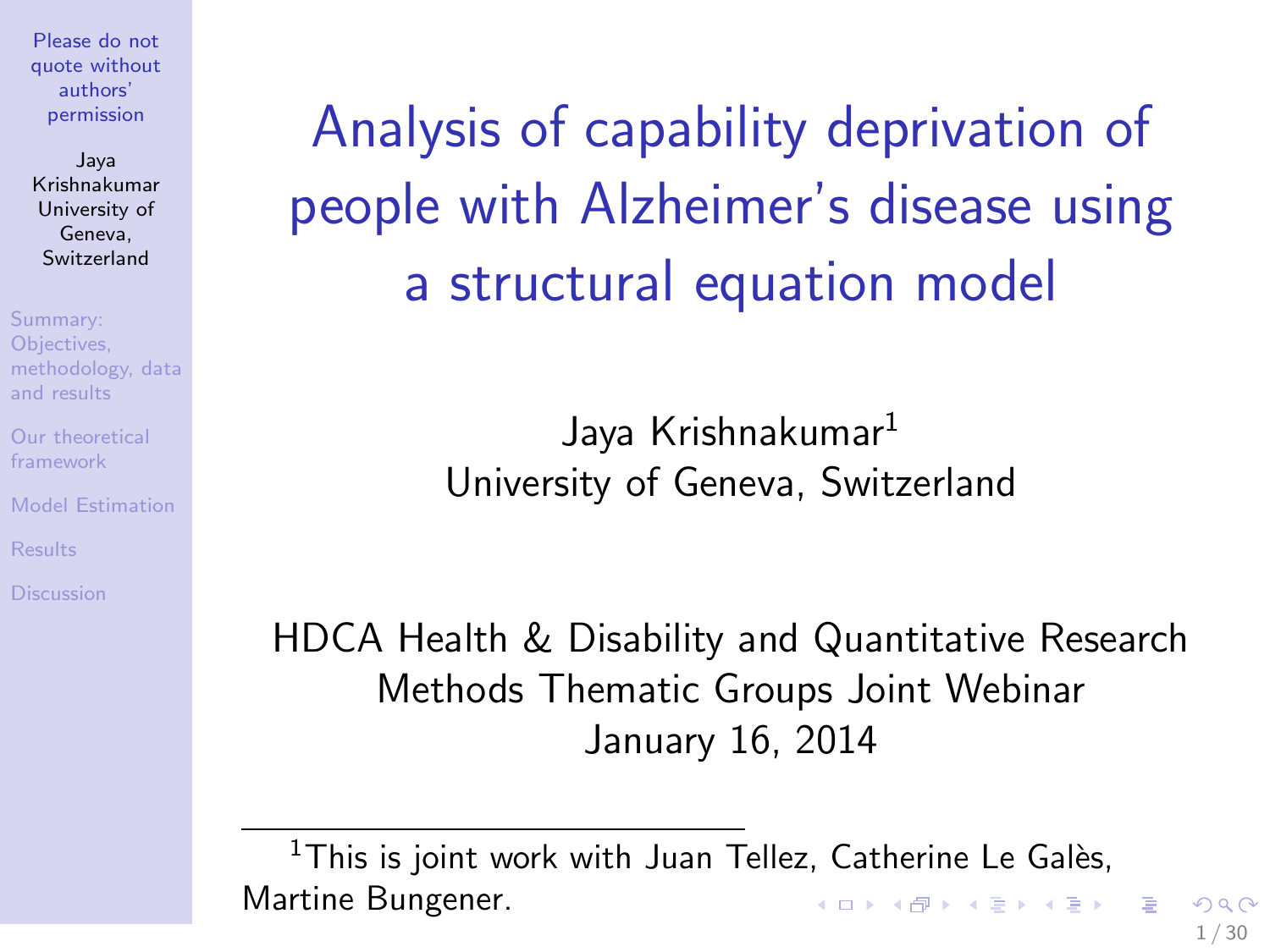Jaya Krishnakumar University of Geneva, Switzerland

Summary: Objectives, [methodology, data](#page-2-0) and results

[Our theoretical](#page-7-0) framework

[Model Estimation](#page-13-0)

[Results](#page-15-0)

### **1** [Summary: Objectives, methodology, data and results](#page-2-0)

### **2** [Our theoretical framework](#page-7-0)

**3** [Model Estimation](#page-13-0)

4 [Results](#page-15-0)

### **6** [Discussion](#page-23-0)

メロトメ 御 トメ 著 トメ 著 トー 著  $2/30$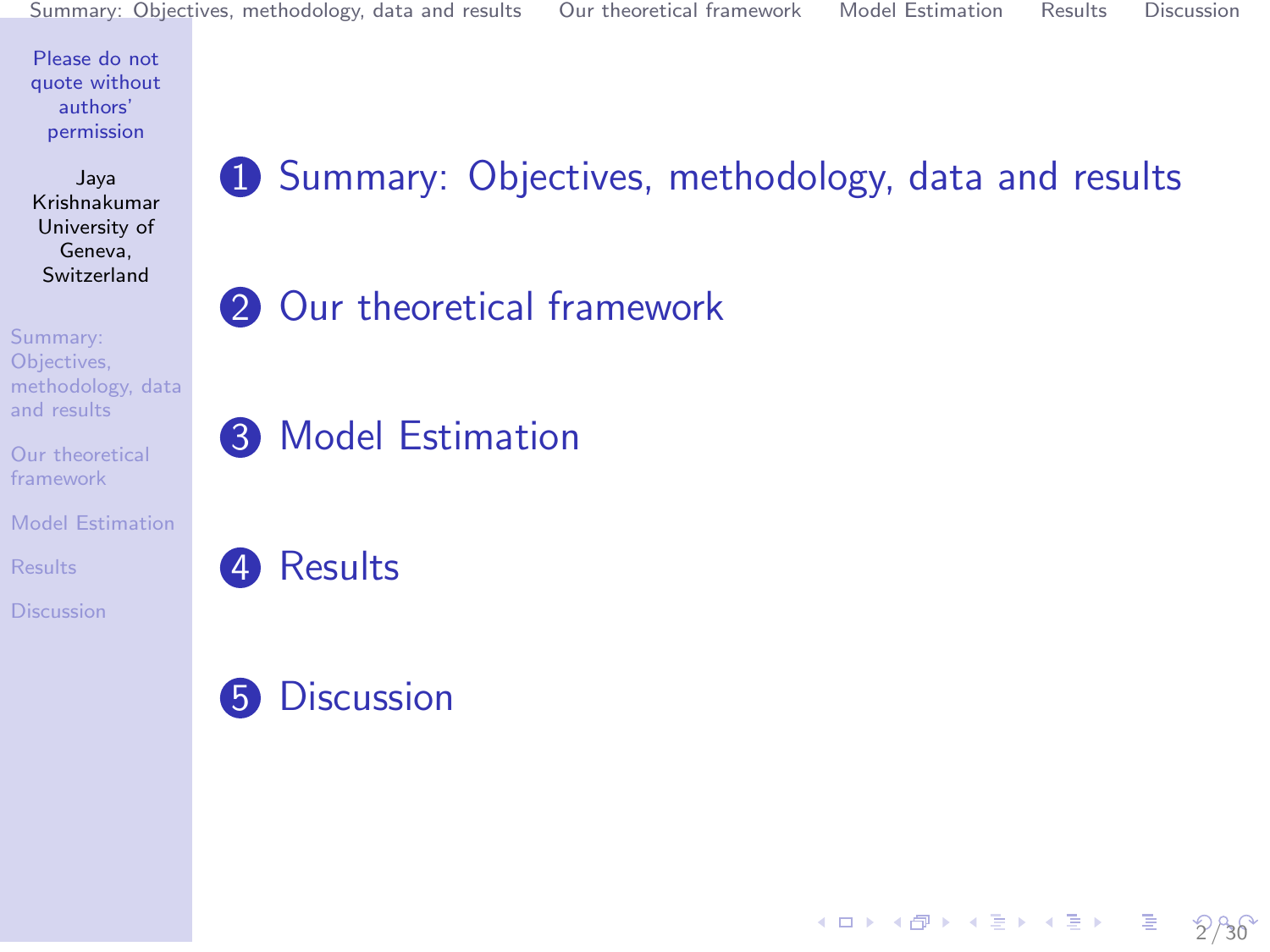Jaya Krishnakumar University of Geneva, Switzerland

Summary: Objectives, [methodology, data](#page-2-0) and results

[Our theoretical](#page-7-0) framework

- [Model Estimation](#page-13-0)
- 
- 

### <span id="page-2-0"></span>Please do not quote without authors' permission Key points

- Aim: To assess the ability of elderly individuals to accomplish valued activities in life, in particular people with Alzheimer's disease (AD)
- Data: A representative sample from France's population, 2008
- Main steps:
	- Select capability dimensions
	- Gather information (indicators)
	- Derive capability measures and analyse them
	- Examine the influence of surrounding factors
	- Compare capabilities among different groups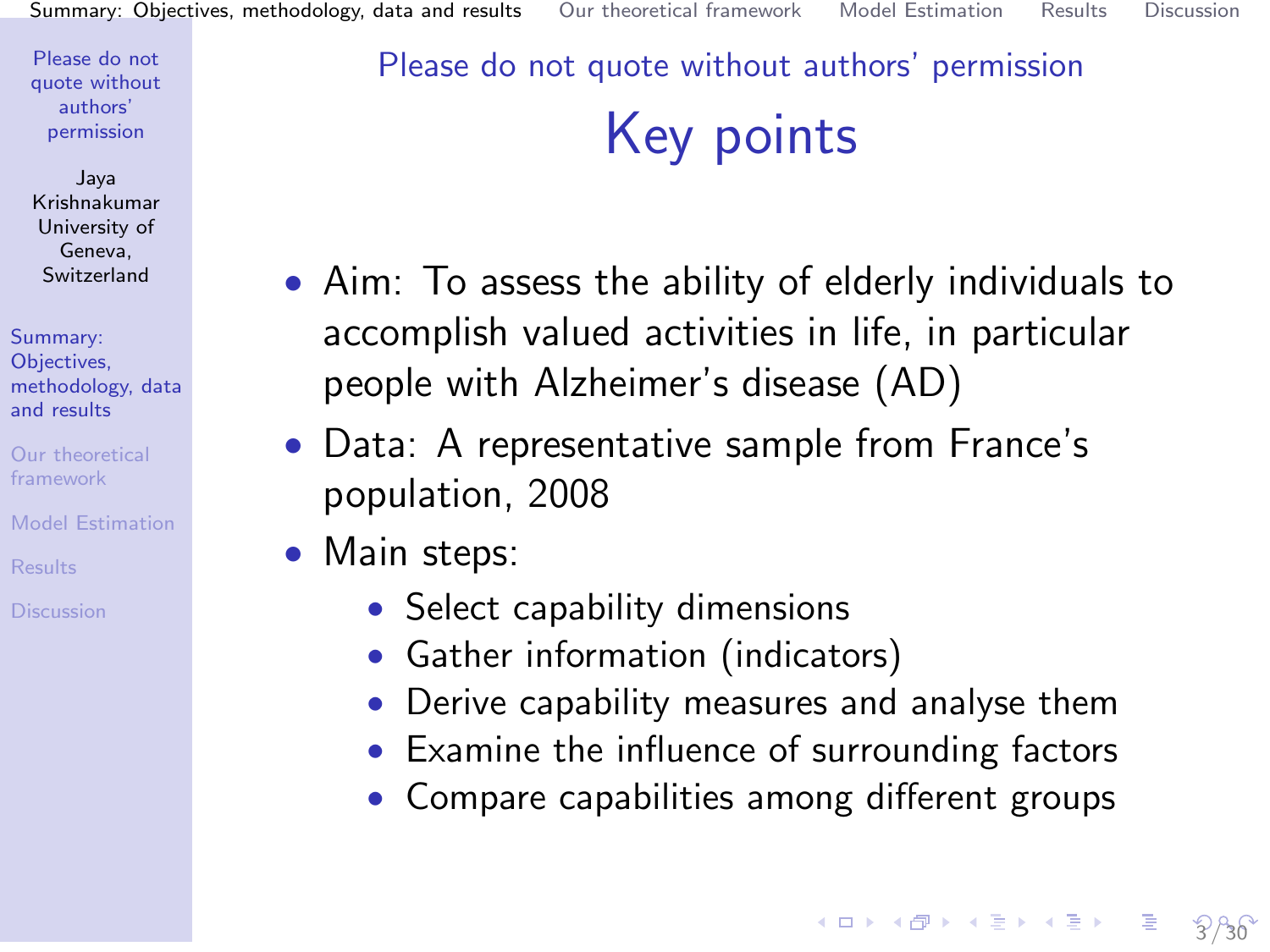Jaya Krishnakumar University of Geneva, Switzerland

Summary: Objectives, [methodology, data](#page-2-0) and results

[Our theoretical](#page-7-0) framework

[Model Estimation](#page-13-0)

## Please do not quote without authors' permission Main findings

- Methodology : Structural equation latent variable model framework
- Results:
- Capability dimensions
	- Two fundamental capability dimensions chosen : ability to perform self-care and ability to participate in household activities
	- All selected indicators have significant loadings and hence are adequate representations of the corresponding latent abilities
	- All (standardized) loadings are almost equal for both dimensions, meaning a change in the latent ability reflects equally in all outcomes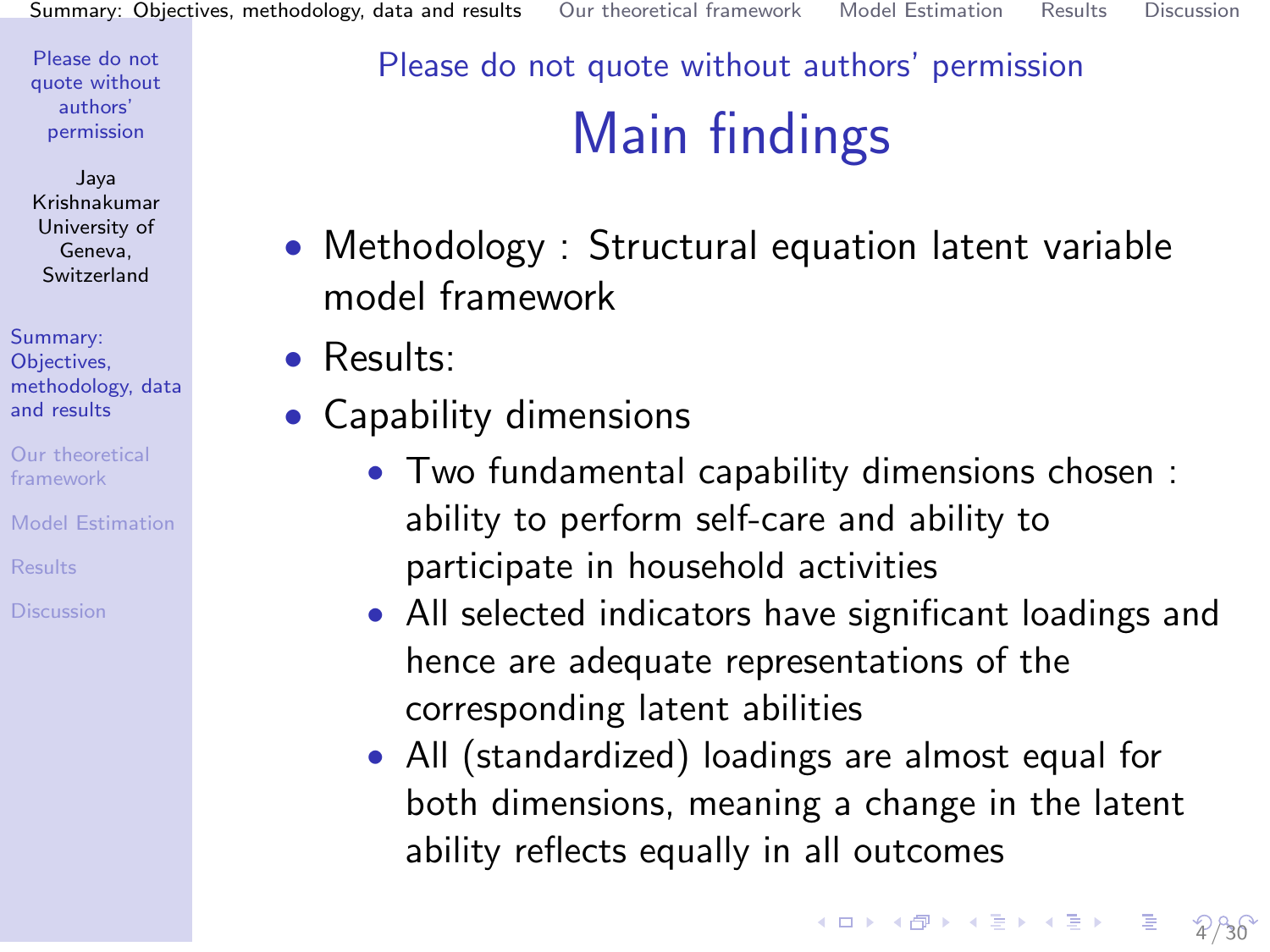Jaya Krishnakumar University of Geneva, Switzerland

Summary: Objectives, [methodology, data](#page-2-0) and results

- [Our theoretical](#page-7-0) framework
- [Model Estimation](#page-13-0)
- 
- 

#### • Exogenous factors

- They are grouped into five broad topics: general health status, human capital, family and social circumstances, economic resources, and government aid, with several variables for each.
- All these factors are highly significant for both capabilities, though some variables are more relevant for self-care than for household activities, and vice versa.
- Capability comparisons
	- ADs have a systematically lower level of capabilities (freedom) compared to non-ADs even if the latter include people with many impairments such as visual, hearing, movement, speech, psychological and others
	- ADs have a much smaller range of capabilities than non-ADs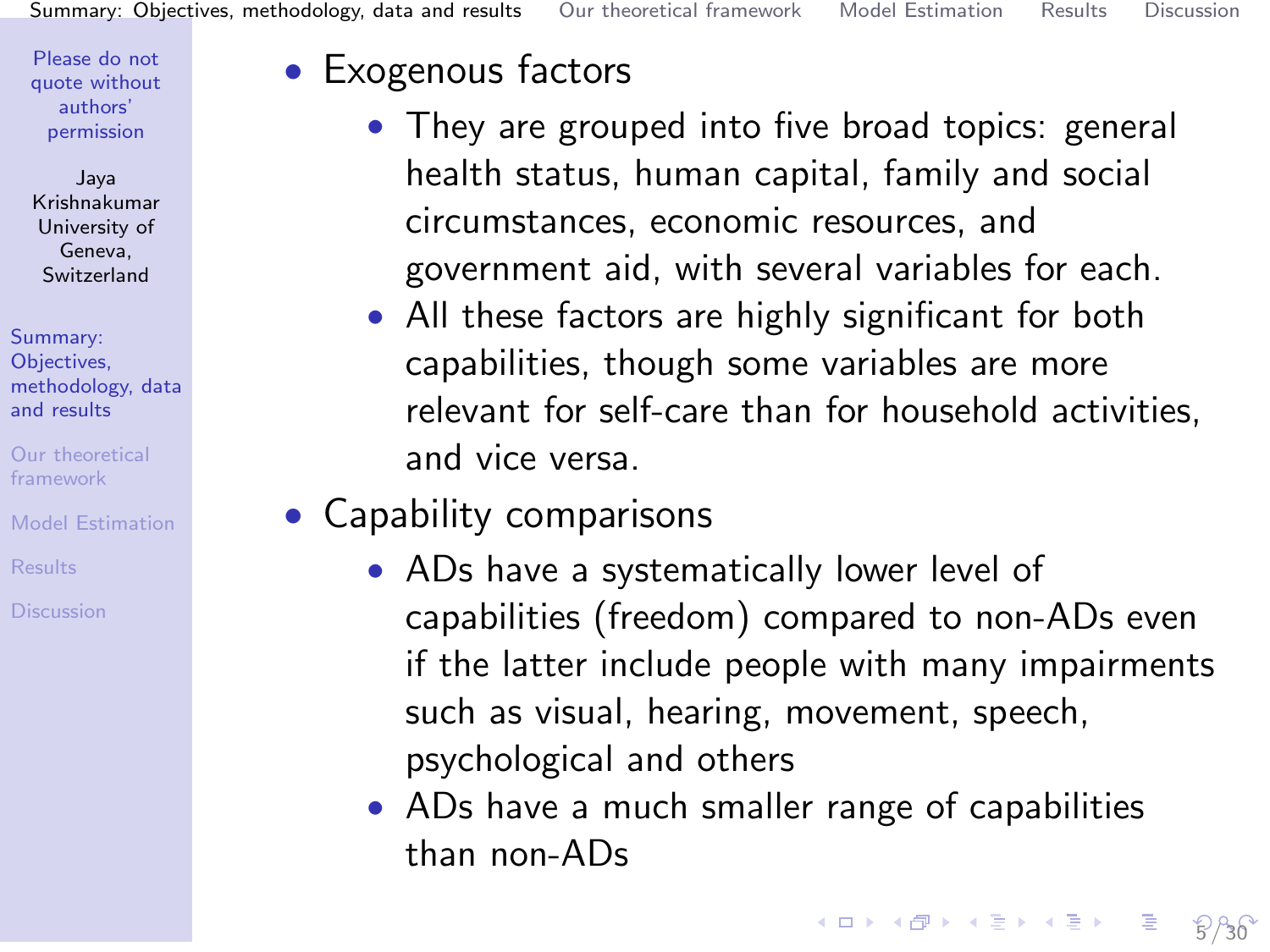Jaya Krishnakumar University of Geneva, Switzerland

Summary: Objectives, [methodology, data](#page-2-0) and results

[Our theoretical](#page-7-0) framework

[Model Estimation](#page-13-0)

[Results](#page-15-0)

## Please do not quote without authors' permission **Motivation**

- The number of elderly persons who have or will have Alzheimer's disease in France and other countries with aging populations, is rapidly increasing (Rép.franç. 2008, Brodaty et al. 2011) and governments are concerned about the consequences on the well-being of these individuals and their families.
- But what is well-being or quality of life?
- Most of the health economics literature on quality of life follows a traditional approach proposing health-related utility measures such as QALY, using information on preferences of different 'bundles' of health attributes.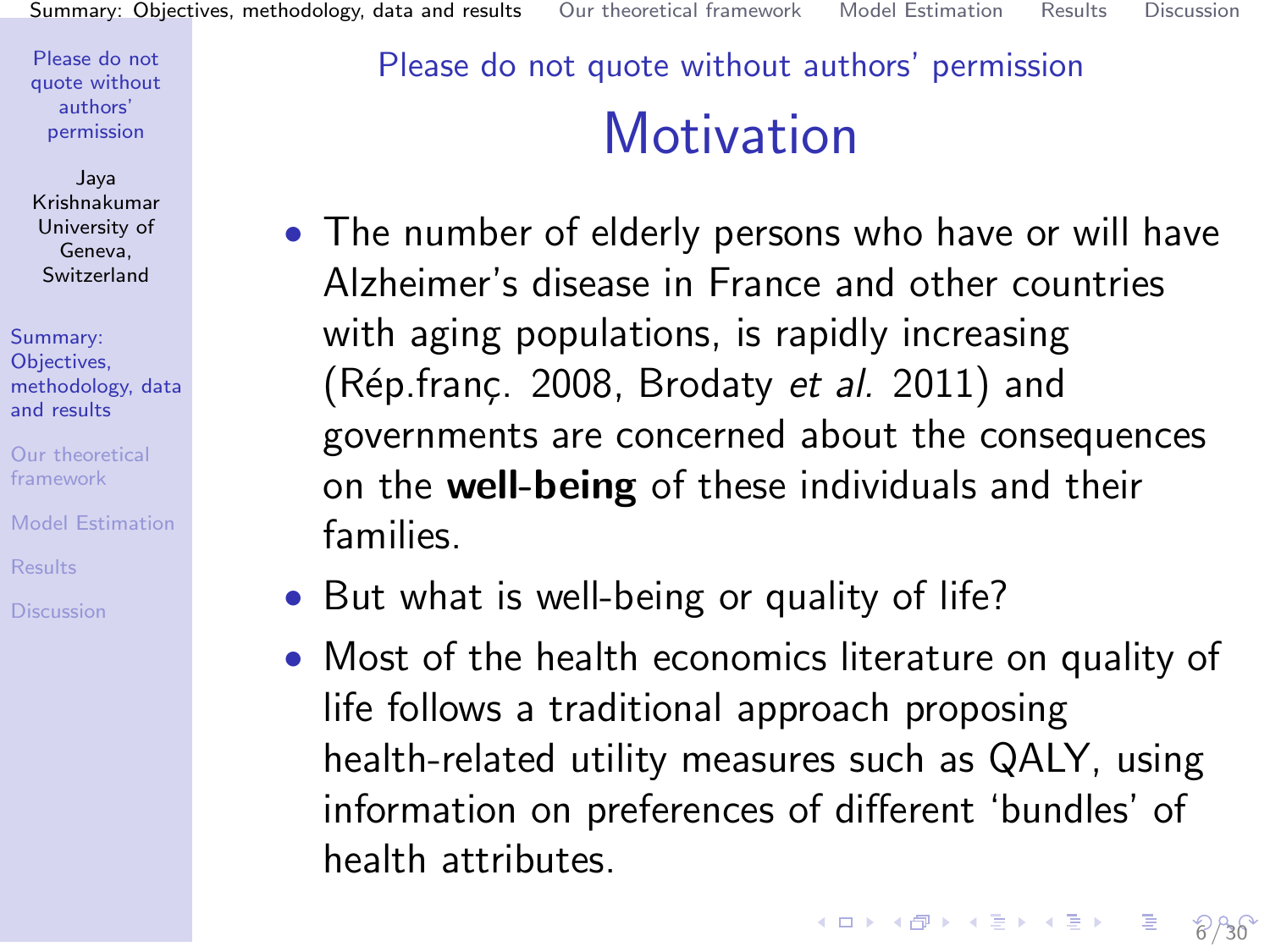Jaya Krishnakumar University of Geneva, Switzerland

Summary: Objectives, [methodology, data](#page-2-0) and results

[Our theoretical](#page-7-0) framework

[Model Estimation](#page-13-0)

[Results](#page-15-0)

## <span id="page-6-0"></span>Please do not quote without authors' permission **Motivation**

- While QALY-type measures are important, they are essentially confined to health and its impact on quality of life rather than the quality of life itself (Grewal et al. 2006). Very few studies in this area use broader well-being measures, such as capability-based ones i.e. measures based on what people are able to be and to do.
- This is one of the first attempts to provide such a capability measure for the elderly (Coast et al. 2008 is the only other study that we know of).
- And we go further to analyse the impact of the environment (family, social and economic) on their capabilities.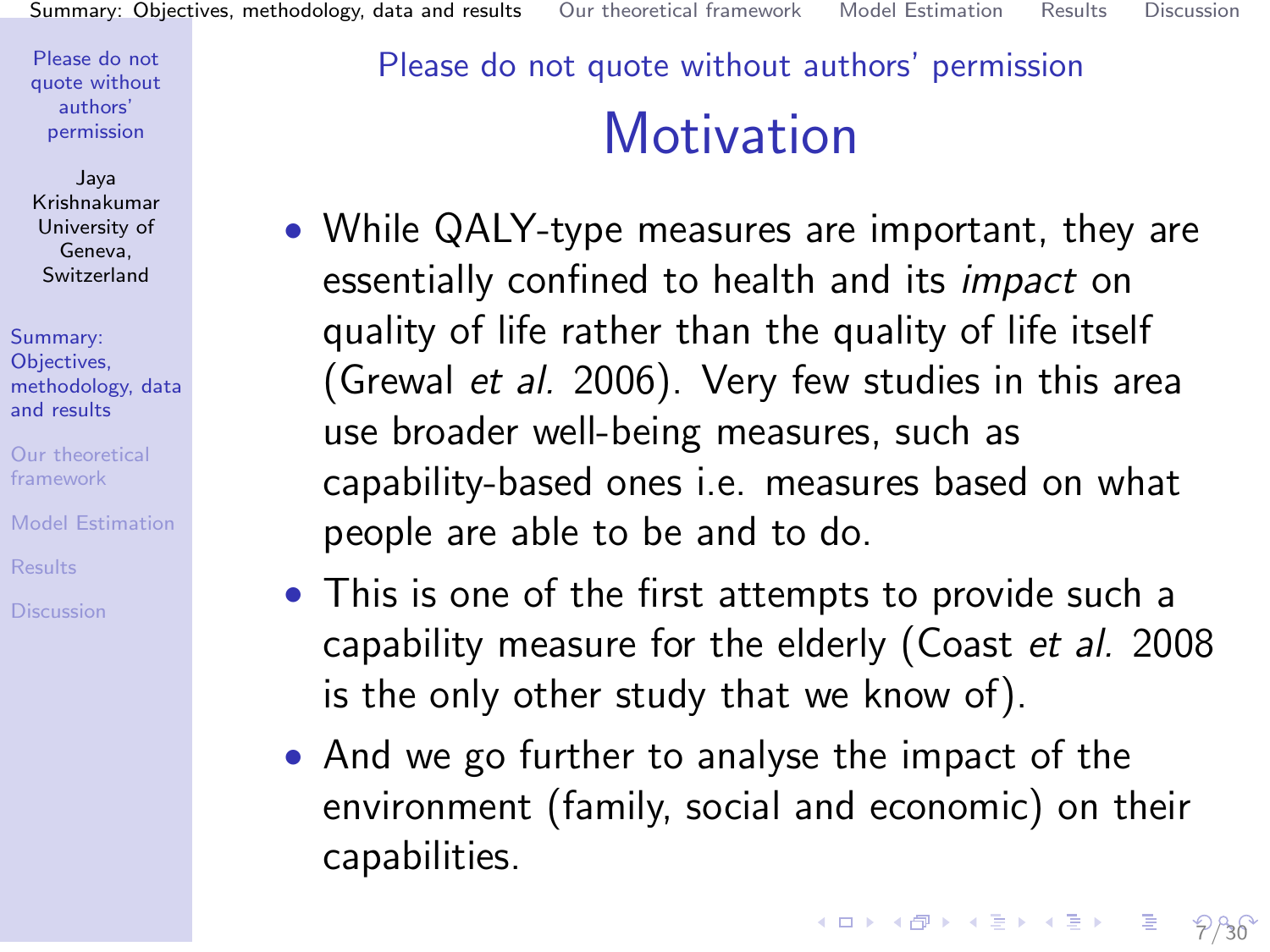Jaya Krishnakumar University of Geneva, Switzerland

Summary: Objectives, [methodology, data](#page-2-0) and results

[Our theoretical](#page-7-0) framework

[Model Estimation](#page-13-0)

<span id="page-7-0"></span>Please do not quote without authors' permission Latent variable approach

• The abilities are not directly measured (latent) but observed through appropriate indicators

$$
\textbf{y}_\textbf{i} = \alpha + \textbf{A}\textbf{f}_\textbf{i} + \varepsilon_\textbf{i}
$$

• The abilities are affected by the social, economic and institutional circumstances in which the individuals live

$$
\textbf{f}_i = \mu + \textbf{B} \textbf{x}_i + \textbf{u}_i
$$

We consider two abilities in our study.

- Ability to perform self-care (F1) : bathe, dress, cut food, eat and drink, use toilet, take medicine
- Ability to participate in household activities (F2) : shopping, preparing meals, daily cleaning, occasional chores, administrative affair[s](#page-6-0) **K ロ ▶ K 御 ▶ K 君 ▶ K 君 ▶** 8 / 30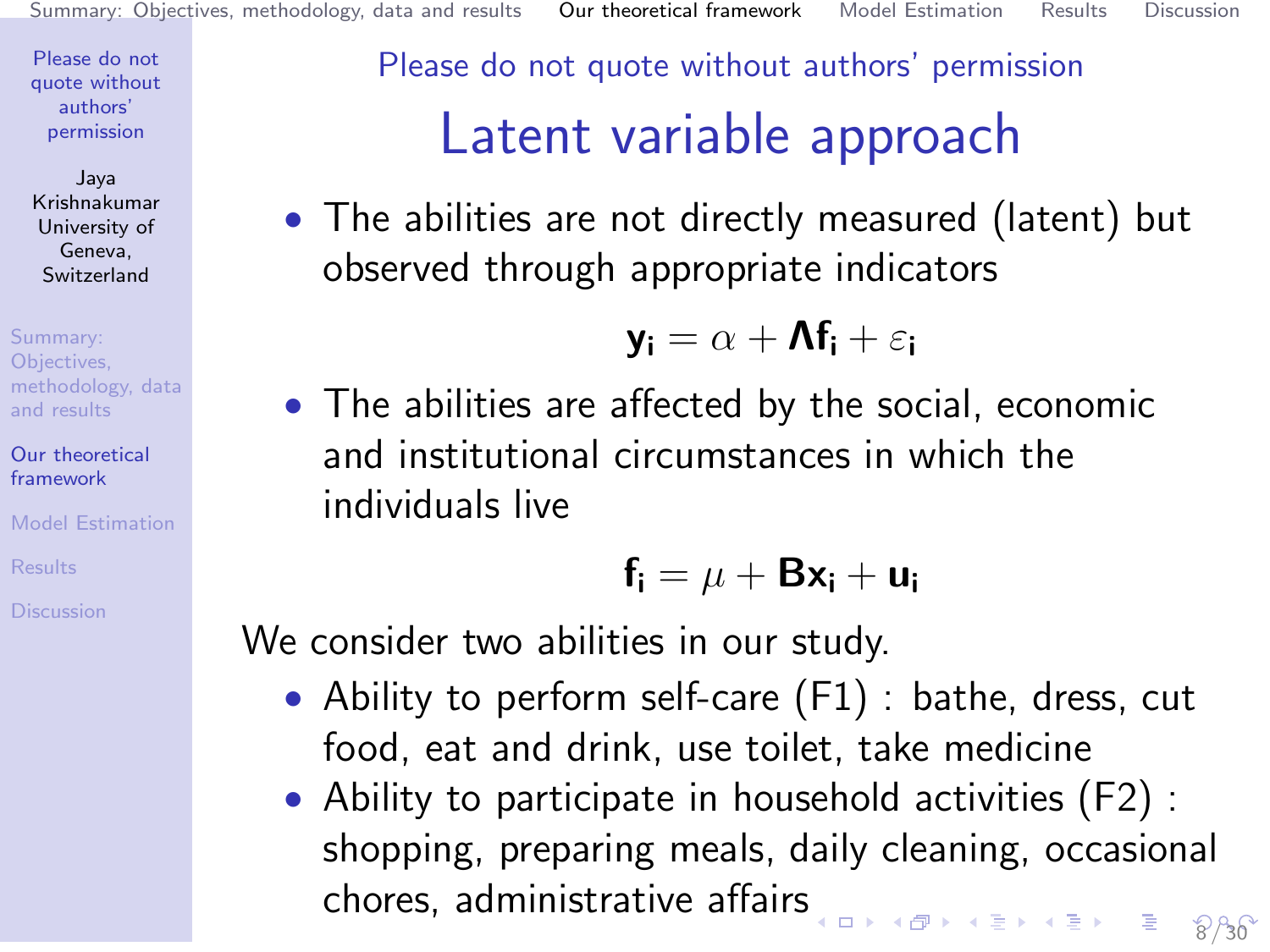Jaya Krishnakumar University of Geneva, Switzerland

Summary: Objectives, [methodology, data](#page-2-0) and results

[Our theoretical](#page-7-0) framework

[Model Estimation](#page-13-0)

Please do not quote without authors' permission Construction of functionings

- We have information on three aspects for each outcome variable : whether the person has difficulty or not, whether the person does it alone or with help, whether the person wants more help or not
- So following five situations for each activity:
	- No difficulty, no help, does not want more
	- Has difficulty, has help, wants more
	- Has difficulty, has help, does not want more
	- Has difficulty, no help, wants more
	- Has difficulty, no help, does not want more

 $9/30$ 

K ロ > K @ > K 할 > K 할 > ... 할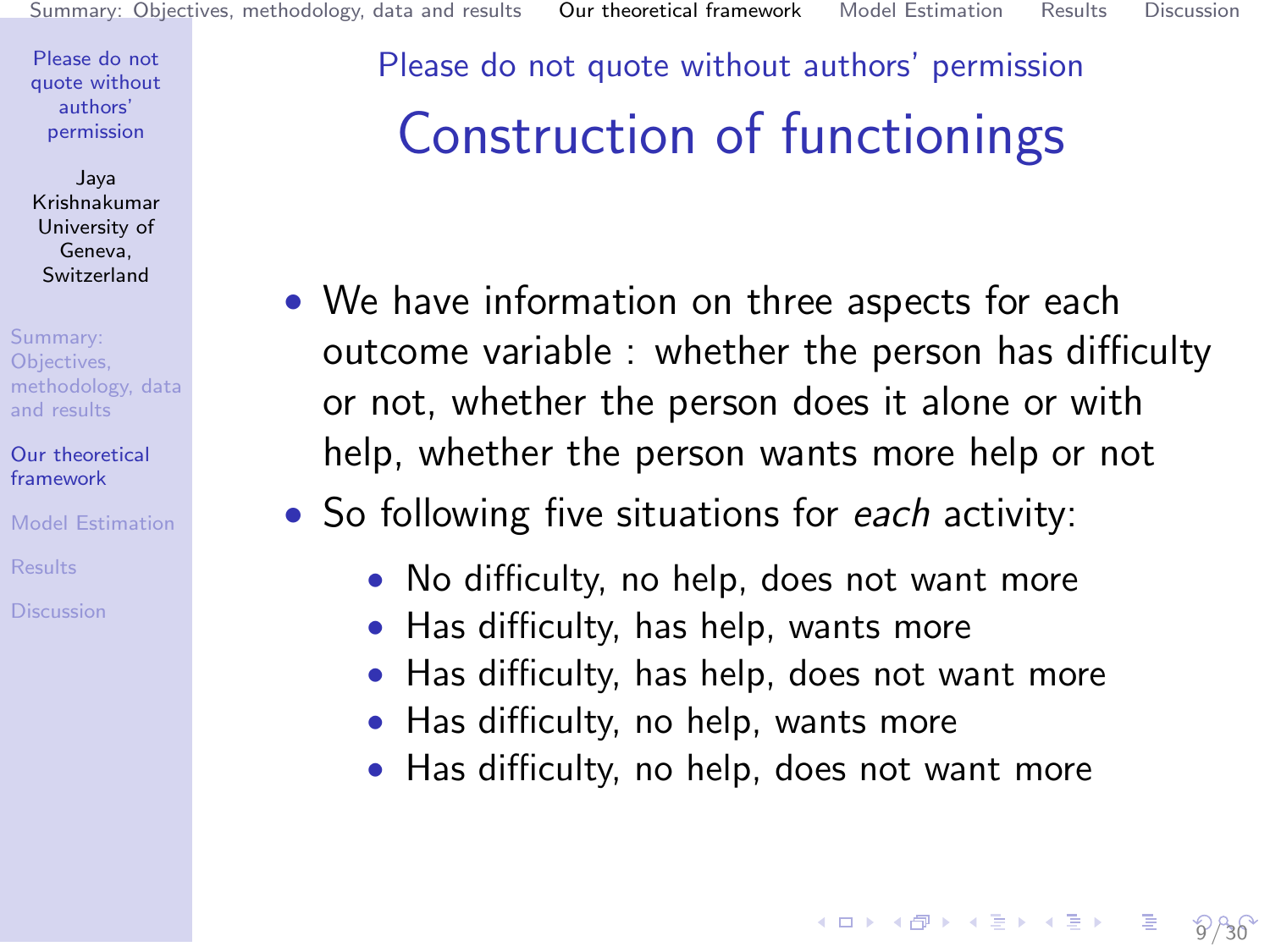$10 \times 10 \times 10^{-1}$  $10 \times 10 \times 10^{-1}$ 

Please do not [quote without](#page-0-0) authors' permission

Jaya Krishnakumar University of Geneva, Switzerland

Summary: Objectives, [methodology, data](#page-2-0) and results

[Our theoretical](#page-7-0) framework

[Model Estimation](#page-13-0)

<span id="page-9-0"></span>Please do not quote without authors' permission

## Construction of functionings

- How to order these 5 situations?
- First, Why order?
- How to combine the three types of information to arrive at 'valued' functionings?
- Three variants studied :
	- Variant I : Minimal assumptions
	- Variant II : Extra assumption (one way)
	- Variant III : Extra assumption (other way)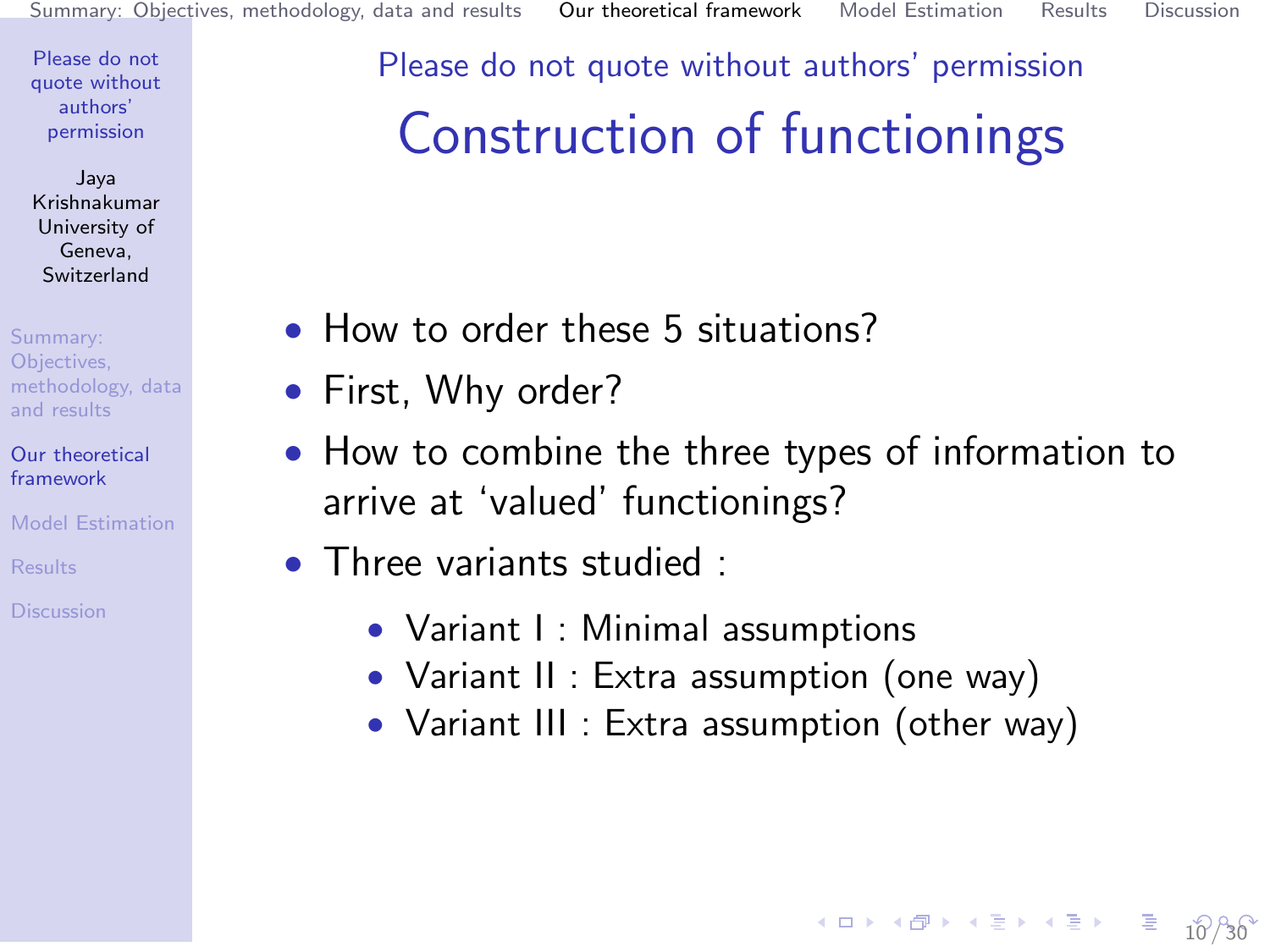Jaya Krishnakumar University of Geneva, Switzerland

Summary: Objectives, [methodology, data](#page-2-0) and results

[Our theoretical](#page-7-0) framework

[Model Estimation](#page-13-0)

**[Results](#page-15-0)** 

### <span id="page-10-0"></span>Please do not quote without authors' permission

## Variant I

Two intuitive or 'common sense' assumptions

- A1 : 'No difficulty' is better than or more valued than 'has difficulty', we write this as No difficulty  $>$ Has difficulty
- A2 : Does not want (more) help  $>$  Wants (more) help

Based on A1 and A2 we get three ordered categories (from 'worst' to 'best')

- Category 1 : A person has difficulty, has help and wants more OR a person has difficulty, has no help and wants help
- Category 2 : A person has difficulty, has help and does not want more OR a person has difficulty, has no help and does not want help
- Category 3 : A person has [no](#page-9-0) [di](#page-11-0)[ffi](#page-9-0)[cu](#page-10-0)[l](#page-11-0)[ty](#page-6-0)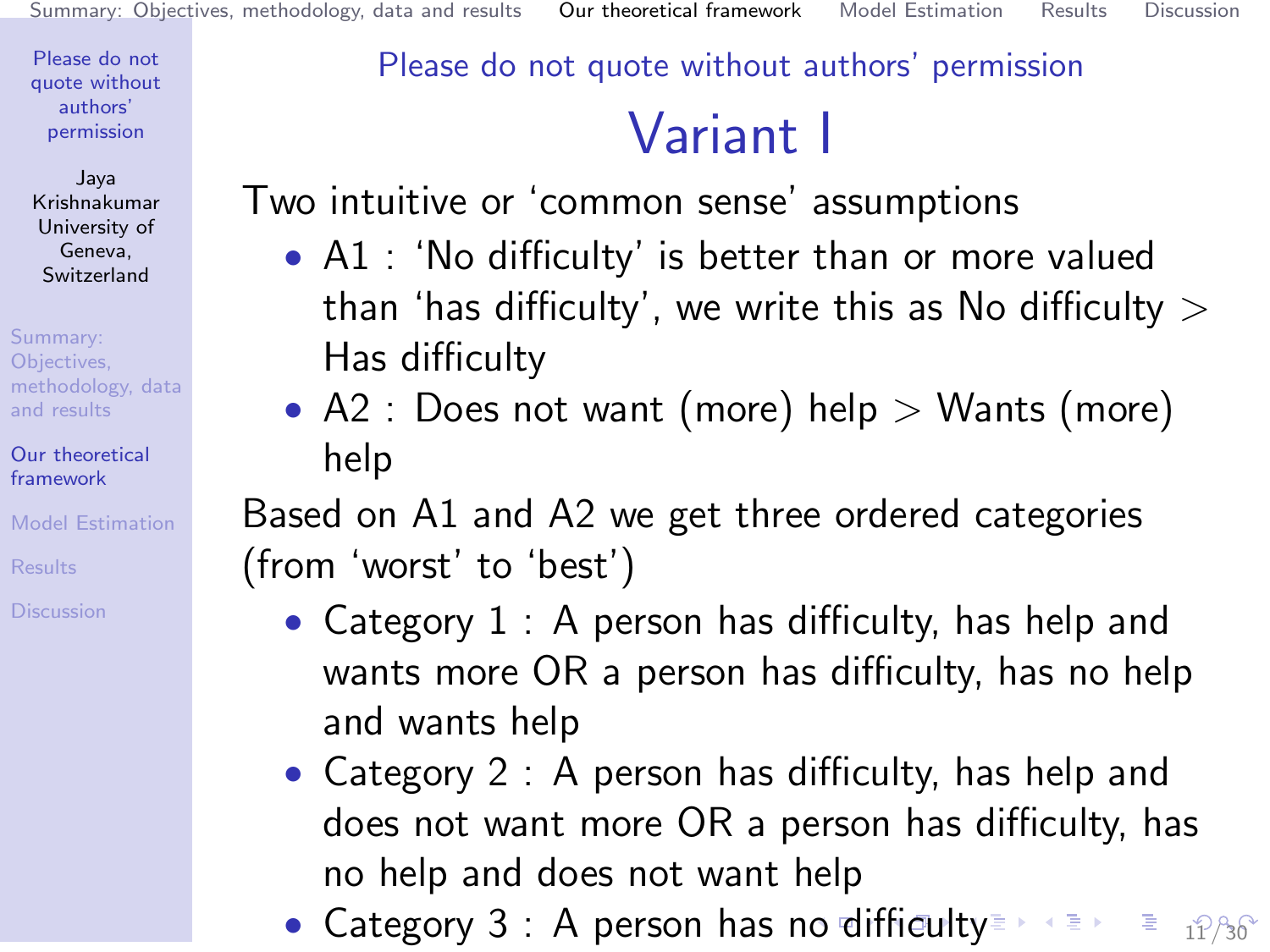Jaya Krishnakumar University of Geneva, Switzerland

Summary: Objectives, [methodology, data](#page-2-0) and results

[Our theoretical](#page-7-0) framework

[Model Estimation](#page-13-0)

**[Results](#page-15-0)** 

<span id="page-11-0"></span>Please do not quote without authors' permission

# Variant II

A3A : One additional assumption : Doing alone > Doing with help

Based on A1, A2 and A3 we get five ordered categories (from 'worst' to 'best')

- Category 1 : A person has difficulty, has help and wants more
- Category 2: A person has difficulty, has no help and wants help
- Category 3 : A person has difficulty, has help and does not want more
- Category 4: A person has difficulty, has no help and does not want help
- Category 5 : A person has no difficulty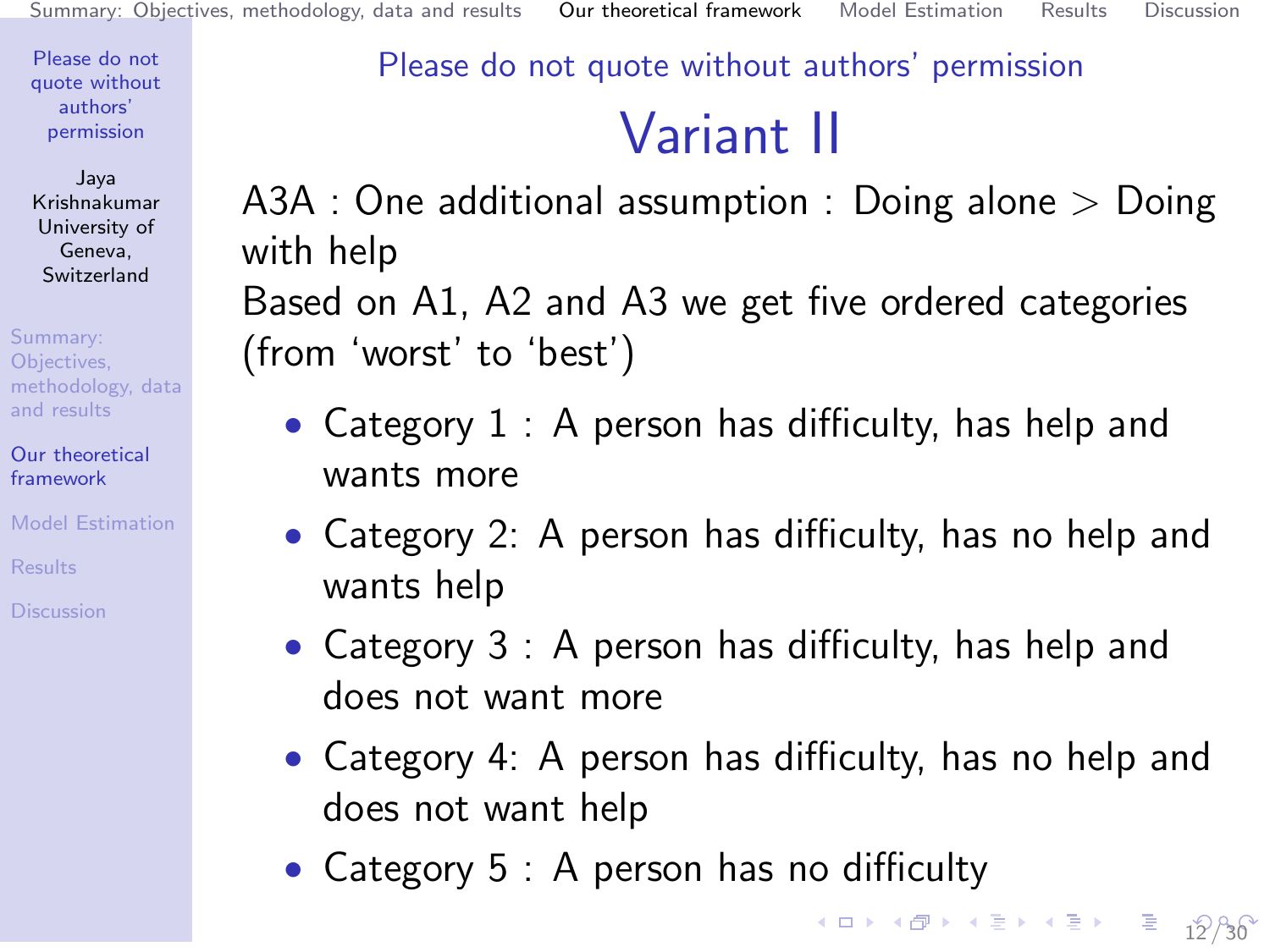Jaya Krishnakumar University of Geneva, Switzerland

Summary: Objectives, [methodology, data](#page-2-0) and results

[Our theoretical](#page-7-0) framework

[Model Estimation](#page-13-0)

**[Results](#page-15-0)** 

### Please do not quote without authors' permission

# Variant III

A3B : One additional assumption : Doing with help  $>$ Doing alone Based on A1, A2 and A3 we get five ordered categories (from 'worst' to 'best')

- Category 1 : A person has difficulty, has no help and wants help
- Category 2: A person has difficulty, has help and wants more
- Category 3 : A person has difficulty, has no help and does not want help
- Category 4: A person has difficulty, has help and does not want more
- Category 5 : A person has no difficulty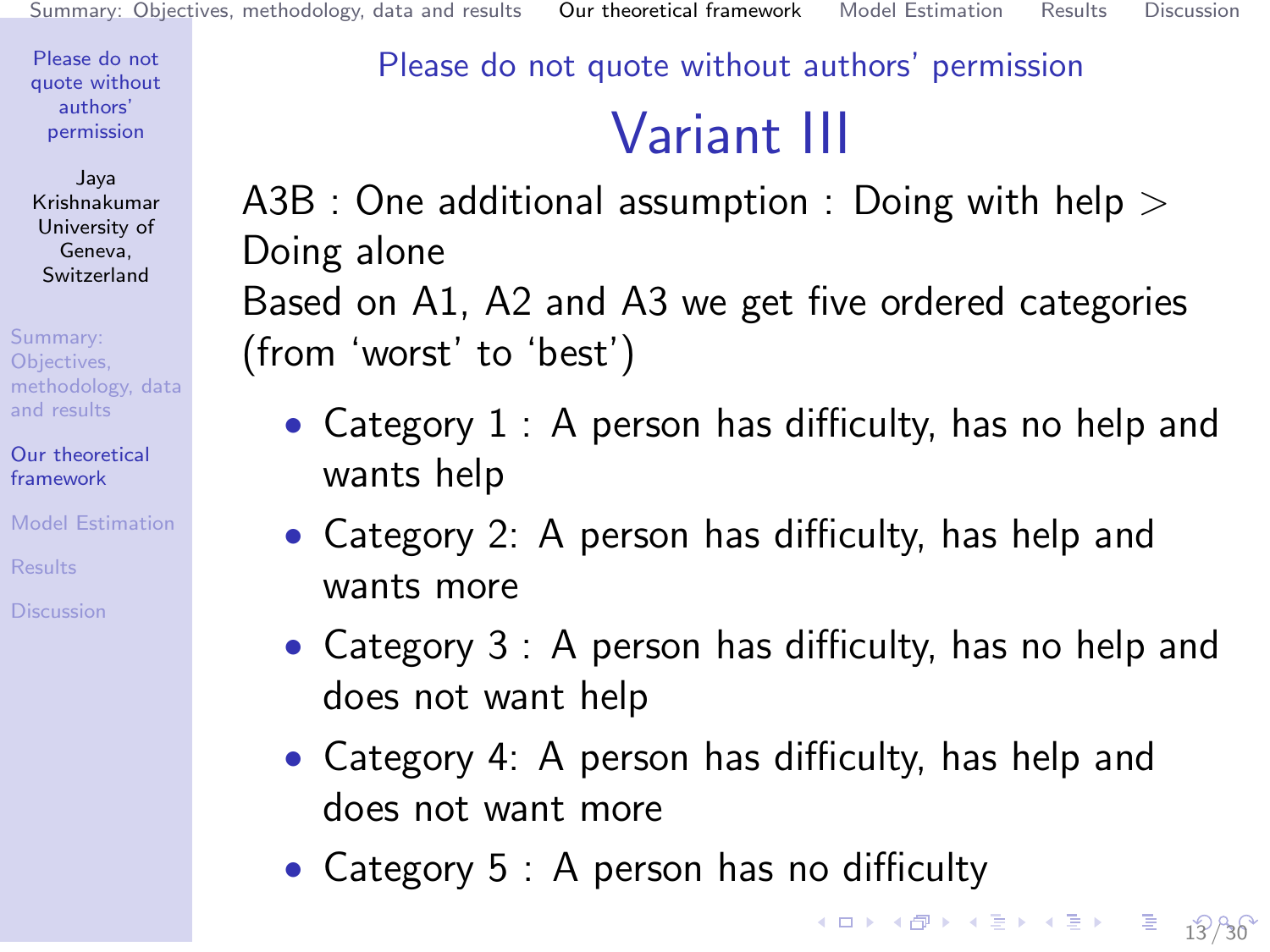<span id="page-13-0"></span>Please do not [quote without](#page-0-0) authors' permission Jaya Krishnakumar University of Geneva, Switzerland Summary: Objectives, [methodology, data](#page-2-0) and results [Summary: Objectives, methodology, data and results](#page-2-0) [Our theoretical framework](#page-7-0) [Model Estimation](#page-13-0) [Results](#page-15-0) [Discussion](#page-23-0) In each variant, for each of the indicators, functionings are constructed depending on the individual's answers to the three questions (difficulty, help, want). Thus our functionings combine the 'ability' aspect with the 'value' aspect and are the  $y_i$ 's in our measurement equations.

[1](#page-30-0)0 X 4*8* X 4월 X 4월 X 1월 1*월 2*0일

[Our theoretical](#page-7-0) framework

[Model Estimation](#page-13-0)

**[Results](#page-15-0)**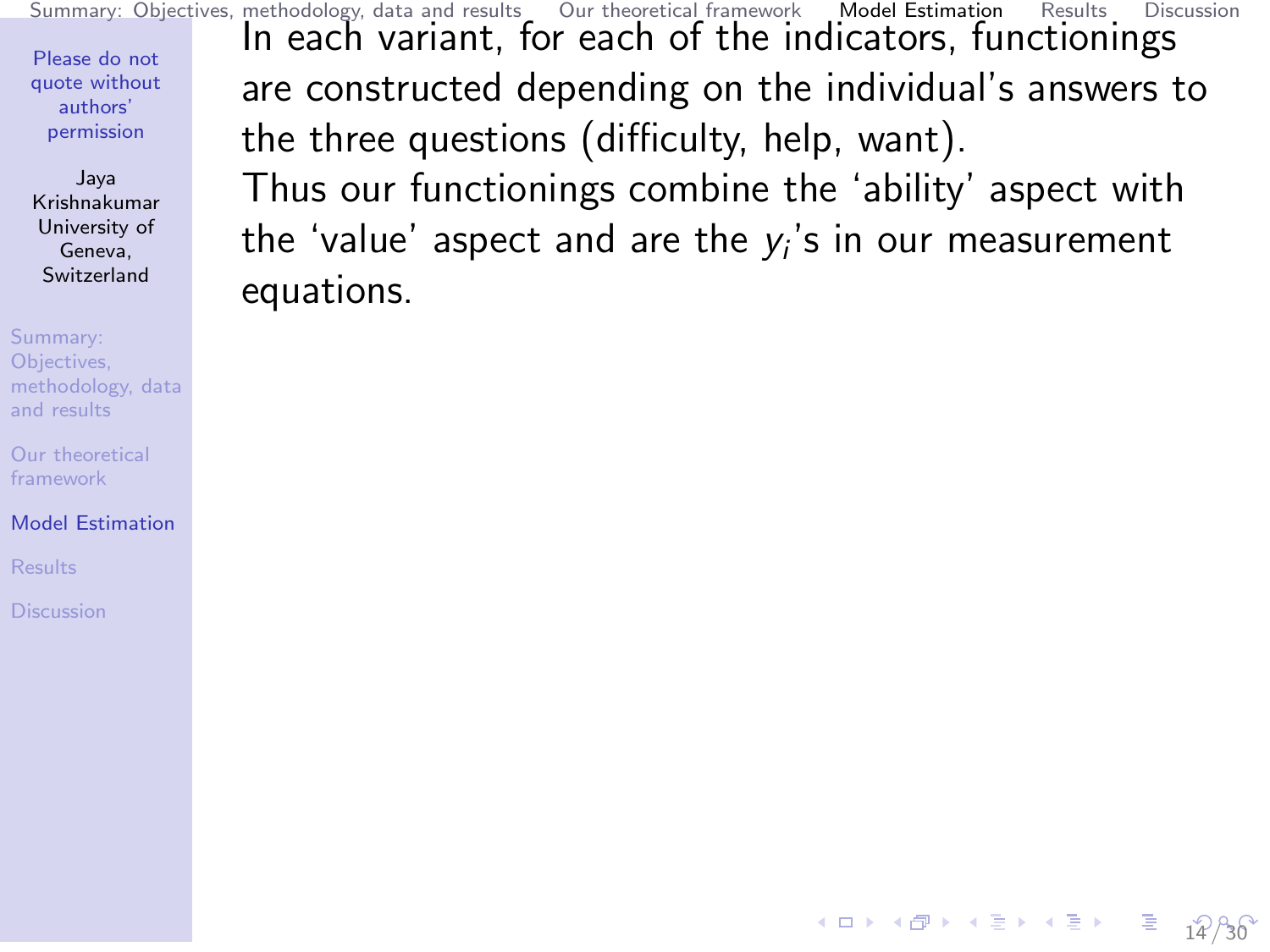<span id="page-14-0"></span>Please do not [quote without](#page-0-0) authors' permission Jaya Krishnakumar University of Geneva, Switzerland Summary: Objectives, [methodology, data](#page-2-0) and results [Our theoretical](#page-7-0) framework [Model Estimation](#page-13-0) [Summary: Objectives, methodology, data and results](#page-2-0) [Our theoretical framework](#page-7-0) [Model Estimation](#page-13-0) [Results](#page-15-0) [Discussion](#page-23-0) In each variant, for each of the indicators, functionings are constructed depending on the individual's answers to the three questions (difficulty, help, want). Thus our functionings combine the 'ability' aspect with the 'value' aspect and are the  $y_i$ 's in our measurement equations. The model is estimated by using Robust Weighted Least Squares (WLSMV): • Calculation of the empirical moments: thresholds, correlations, conditional expectations and

conditional variances.

**[Results](#page-15-0)** 

• Calculation of the asymptotic variance-covariance matrix.

• Estimation of the parameters by minimizing the following fitting function:

$$
[\hat{\rho} - \sigma(\theta)]' \mathbf{G}^{-1}[\hat{\rho} - \sigma(\theta)]
$$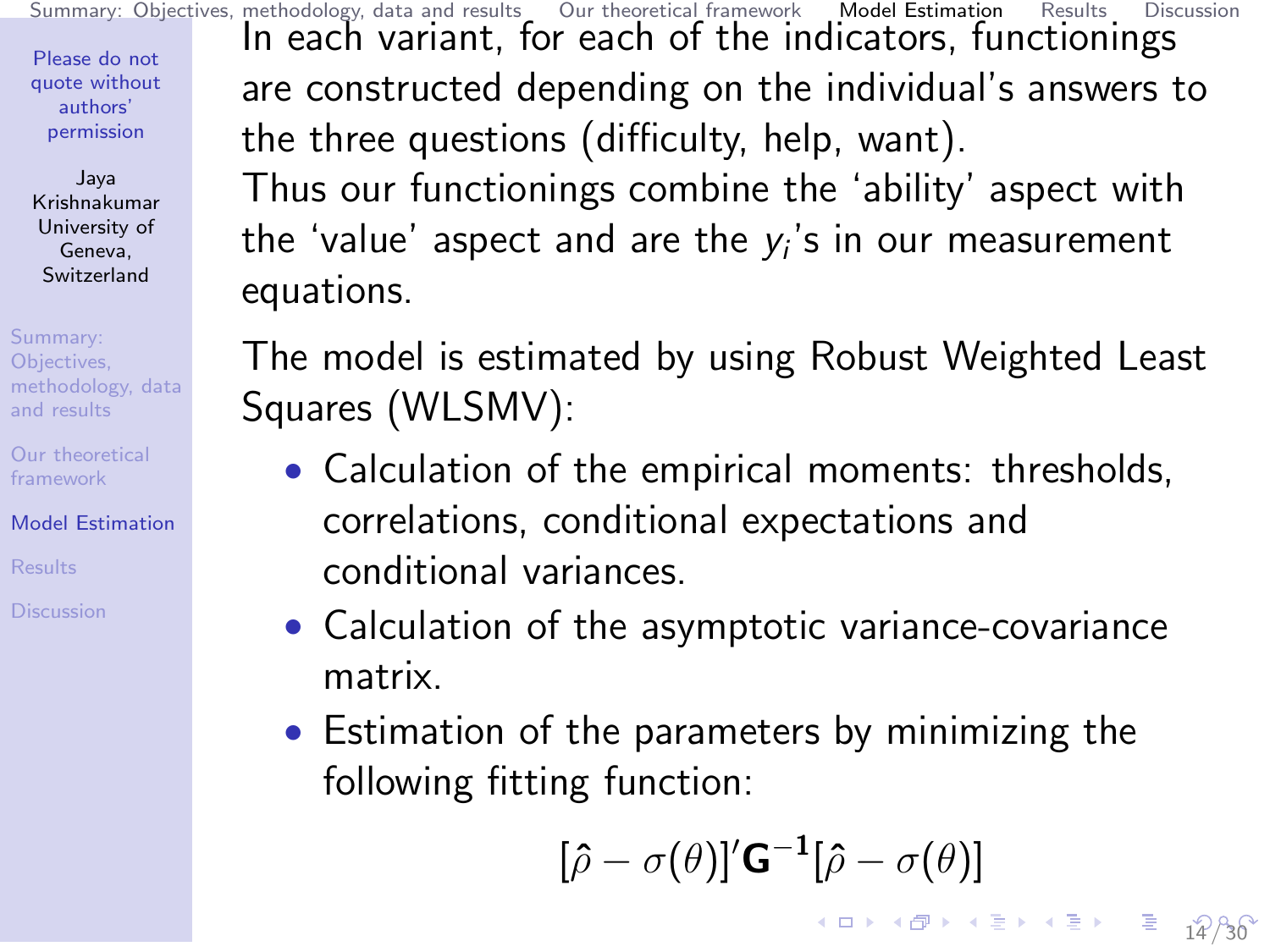Jaya Krishnakumar University of Geneva, Switzerland

Summary: Objectives, [methodology, data](#page-2-0) and results

[Our theoretical](#page-7-0) framework

[Model Estimation](#page-13-0)

[Results](#page-15-0)

<span id="page-15-0"></span>Please do not quote without authors' permission

## Measurement equations

Table: Measurement equation for F1  $(1^{\text{st}}$  variant)

|                | Estimate |       | Std. Error Standardized t value |        |     |
|----------------|----------|-------|---------------------------------|--------|-----|
| <b>FTOIL</b>   | 1.000    |       | 0.908                           |        |     |
| <b>FSHABI</b>  | 1.024    | 0.020 | 0.918                           | 51.508 | *** |
| <b>FMEDIC</b>  | 0.821    | 0.027 | 0.824                           | 30.817 | *** |
| <b>FNOURR</b>  | 0.929    | 0.023 | 0.878                           | 40 974 | *** |
| <b>FMB</b>     | 0.793    | 0.042 | 0.809                           | 19.009 | *** |
| <b>FSERTOI</b> | 0.924    | 0.029 | 0 876                           | 31 976 | *** |

- All functionings have significant loadings and hence are adequate representations of the corresponding latent abilities.
- All (standardised) loadings are almost equal for both dimensions, meaning a change in the latent ability reflects equally in all outcomes.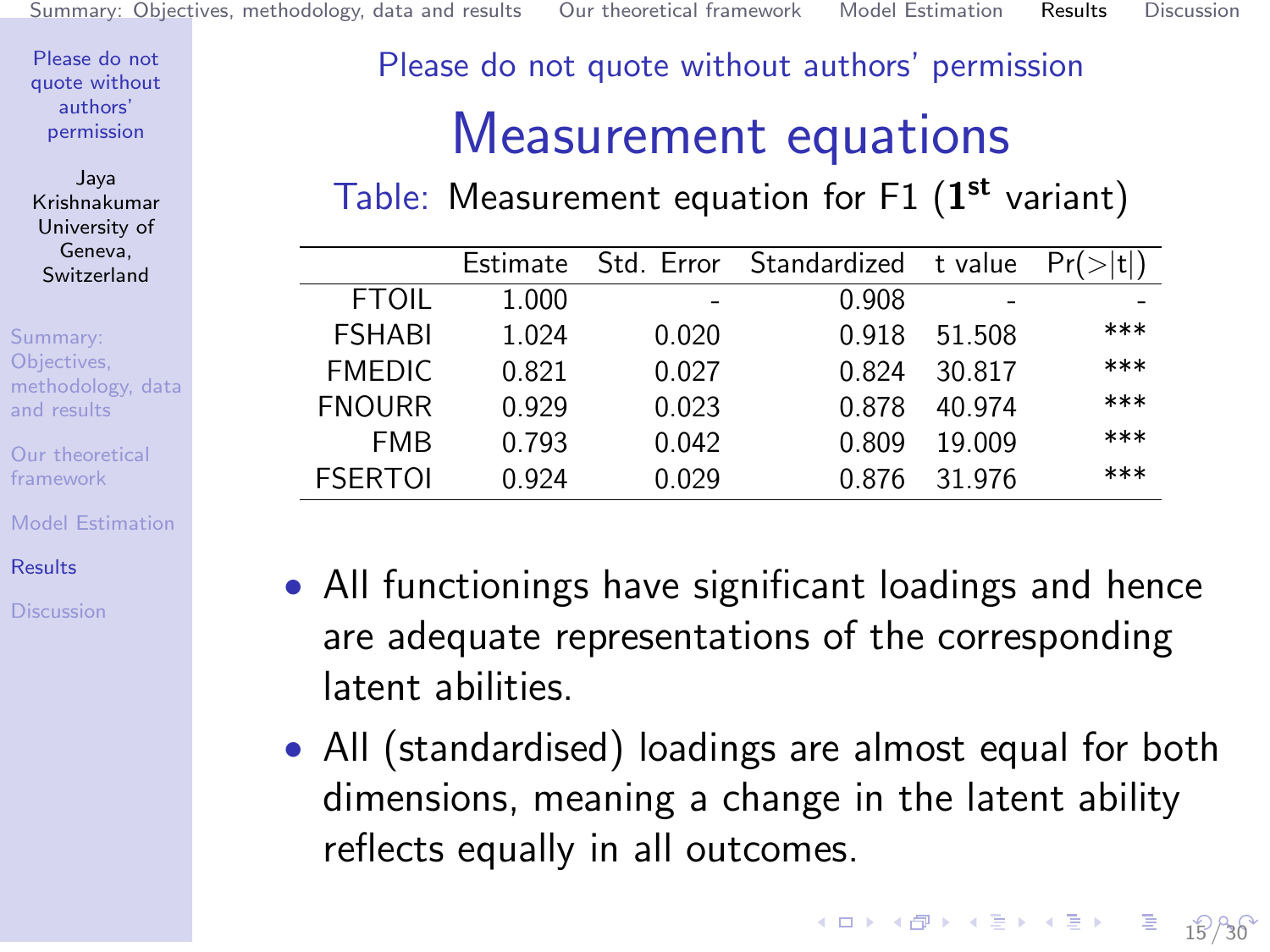Jaya Krishnakumar University of Geneva, Switzerland

Summary: Objectives, [methodology, data](#page-2-0) and results

[Our theoretical](#page-7-0) framework

[Model Estimation](#page-13-0)

[Results](#page-15-0)

Please do not quote without authors' permission

## Measurement equations

Table: Measurement equation for F2  $(1^{st}$  variant)

|               | <b>Estimate</b> | Std. Error | Standardized tvalue |        | Pr(> t ) |
|---------------|-----------------|------------|---------------------|--------|----------|
| <b>FREPAS</b> | 1.000           | -          | 0.918               |        |          |
| <b>FTMFN</b>  | 1.011           | 0.014      | 0.923               | 70 179 | ***      |
| <b>FCOURS</b> | 0.917           | 0.015      | 0.883               | 62.859 | ***      |
| <b>FADMIN</b> | 0.751           | 0.016      | በ 796               | 47 174 | ***      |
| <b>FTRAV</b>  | 0.934           | 0.014      | በ 891               | 65 968 | ***      |
|               |                 |            |                     |        |          |

- All functionings have significant loadings and hence are adequate representations of the corresponding latent abilities.
- All (standardised) loadings are almost equal for both dimensions, meaning a change in the latent ability reflects equally in all outcomes.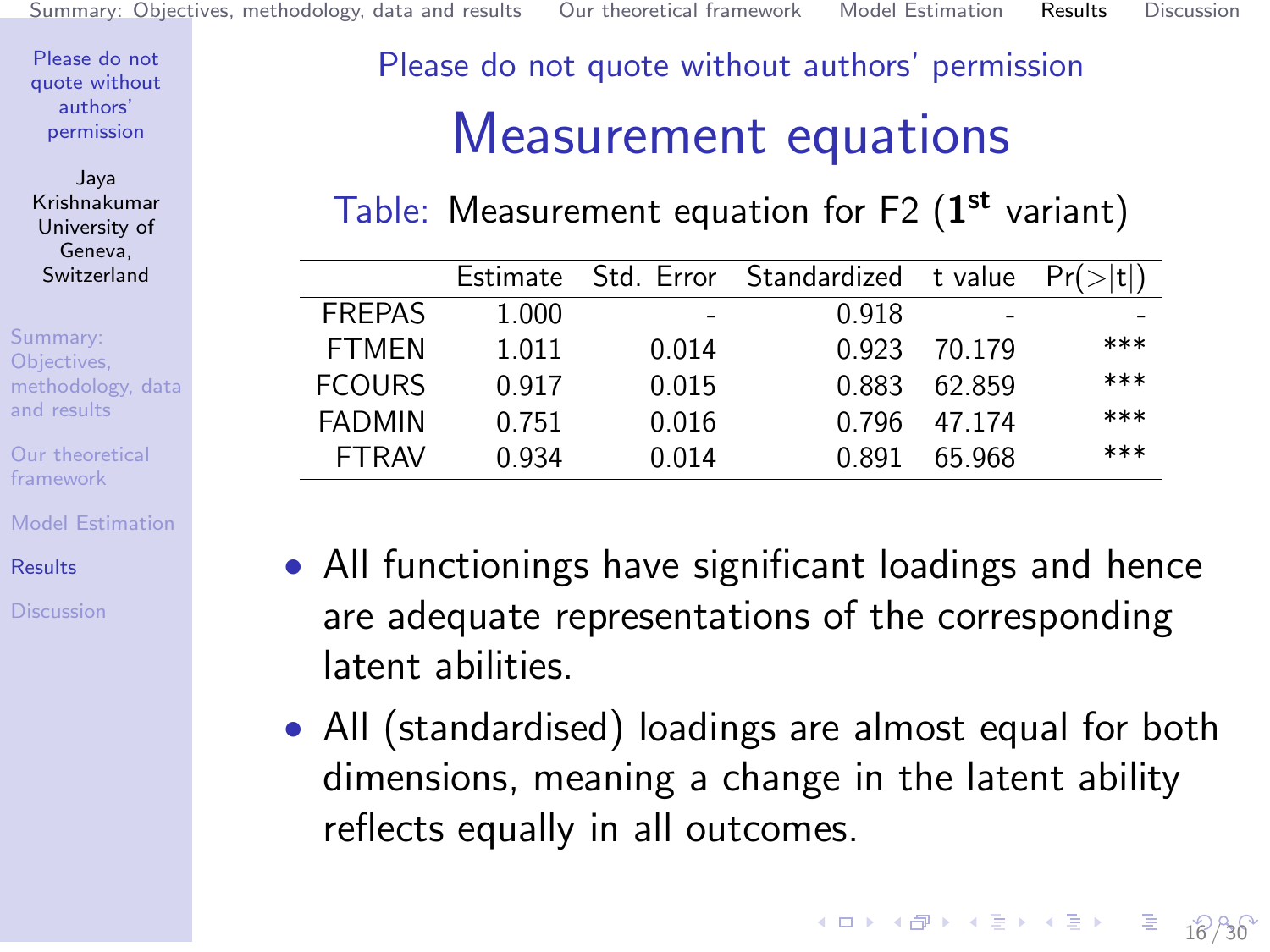Jaya Krishnakumar University of Geneva, Switzerland

Summary: Objectives, [methodology, data](#page-2-0) and results

[Our theoretical](#page-7-0) framework

[Model Estimation](#page-13-0)

[Results](#page-15-0)

Please do not quote without authors' permission Exogenous variables

- General health: Chronic disease, Concentrating, Limitations due to health problems, Having memory loss, Health status, Learning, Notion of time, Problems of everyday life, Number of impairments by type.
- Entourage, Family: Household size, Children alive, Living in couple, Frequency of visits of family members, Know the neighbors, Having at least one daughter.
- *Social Awareness and Benefit:* Know the local center of gerontological information and coordination, Personal Autonomy Benefits.
- Economic capital: Equivalent income, Tenure.

[1](#page-30-0)288

K ロ > K @ > K 할 > K 할 > ... 할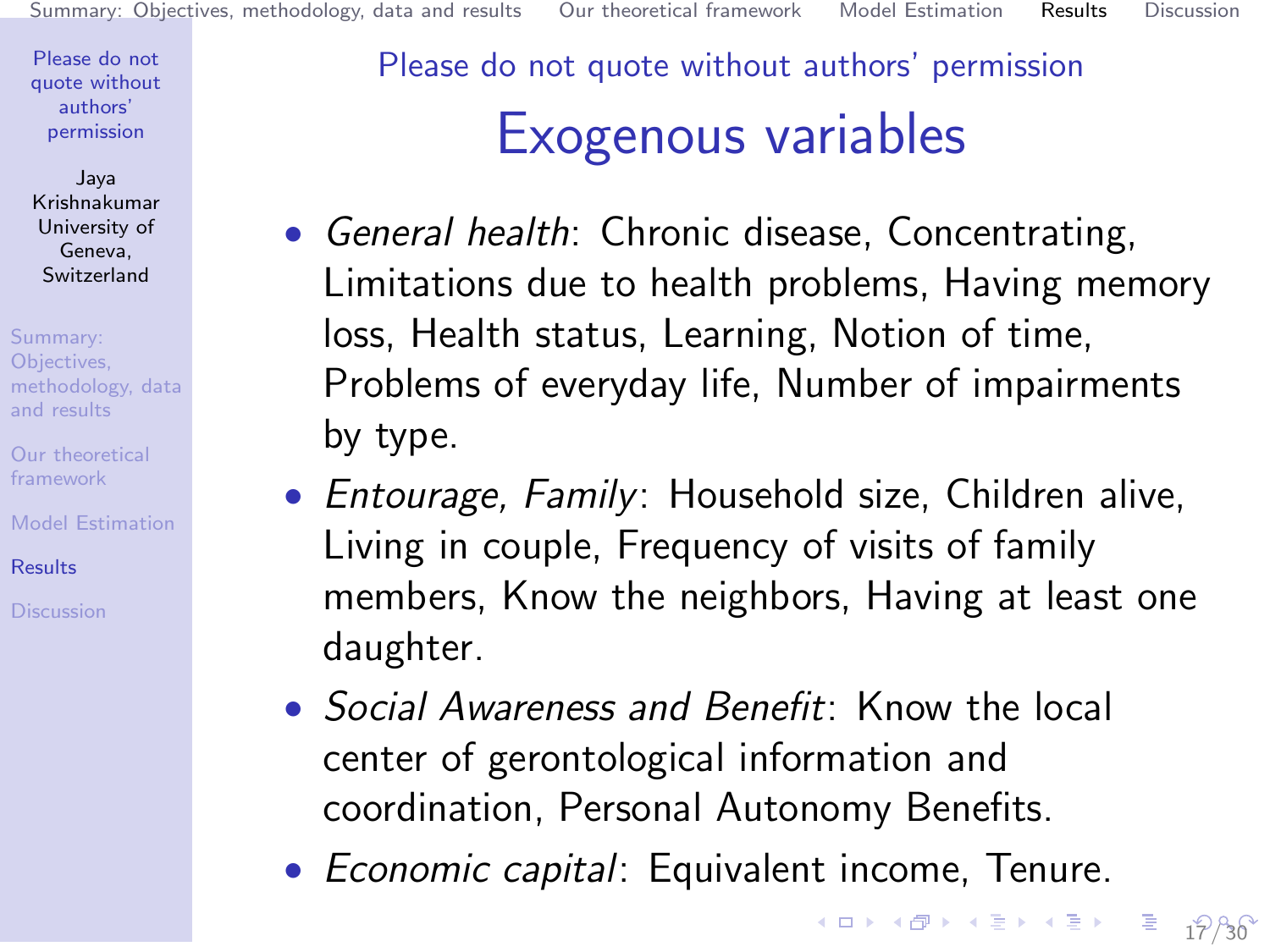[1](#page-30-0)8 / 30

K ロ > K @ > K 할 > K 할 > ... 할

Please do not [quote without](#page-0-0) authors' permission

Jaya Krishnakumar University of Geneva, Switzerland

Summary: Objectives, [methodology, data](#page-2-0) and results

[Our theoretical](#page-7-0) framework

[Model Estimation](#page-13-0)

[Results](#page-15-0)

- <span id="page-18-0"></span>• Human capital: Highest degree, Occupational category.
- Mobility and access to infrastructure: Moving from home , Access to public services, Access to shops or local services, Access to supermarkets, Need of health services, Access to close friends or relatives houses, Walking, Car, Public transportation, Size of urban area.
- *Others:* Age, Gender.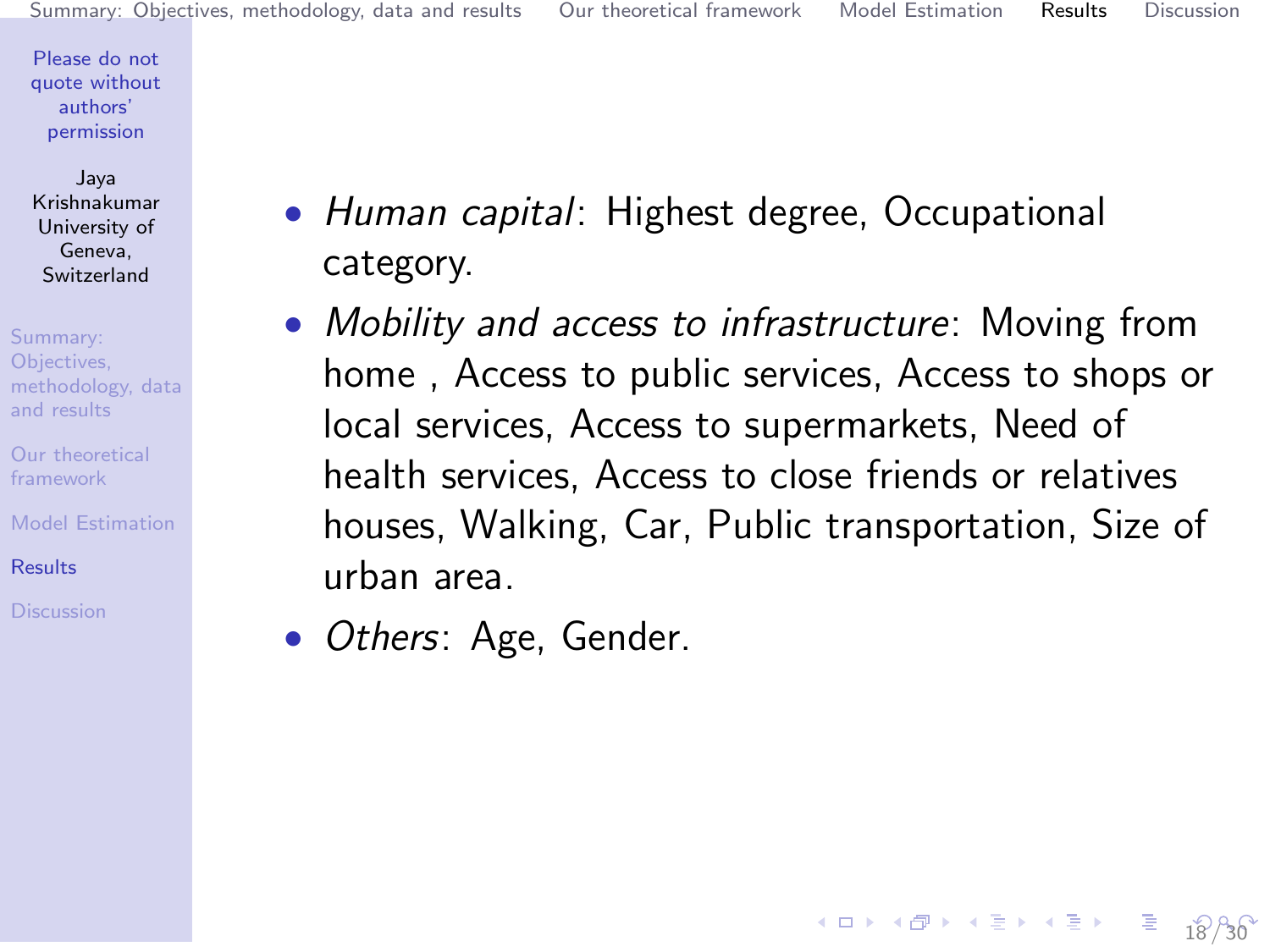Jaya Krishnakumar University of Geneva, Switzerland

Summary: Objectives,

and results [Our theoretical](#page-7-0) framework

**[Results](#page-15-0)** 

[methodology, data](#page-2-0) [Model Estimation](#page-13-0) Estimate Std. Error Standardized t value  $Pr(>\vert t \vert)$ <br>-0.011 0.002 -0.068 -5.456 \*\*\* AGE -0.011 0.002 -0.068 -5.456 \*\*\* GENDER -0.081 0.034 -0.029 -2.351 \*\* INDMEN -0.113 0.020 -0.065 -5.505 \*\*\* CENF1 0.131 0.037 0.048 3.546 \*\*\* CENF2 0.111 0.041 0.037 2.691 \*\*\* TDHDOM 0.149 0.022 0.102 6.881 \*\*\* TLIEU3 0.267 0.068 0.072 3.908 \*\*\* TRANS1 0.127 0.038 0.046 3.301 \*\*\* TRANS5 0.105 0.036 0.036 2.909 \*\*\* TRANS6 0.346 0.064 0.091 5.371 \*\*\* STOC 0.040 0.015 0.030 2.616 \*\*\* RAL7 -0.194 0.022 -0.074 -8.856 \*\*\* CLIC -0.321 0.080 -0.044 -4.017 \*\*\* BCONC 0.063 0.018 0.045 3.475 \*\*\* BLIMI 0.410 0.024 0.377 17.005 \*\*\* BSANTE 0.131 0.020 0.094 6.546 \*\*\* BSAVOIR 0.044 0.017 0.036 2.630 \*\*\* BTEMPS 0.067 0.017 0.044 3.897 \*\*\* BVIEQ 0.193 0.017 0.144 11.204 \*\*\* DEFTY [-0.](#page-18-0)096 0.016 -0.0[83](#page-20-0) [-6.](#page-19-0)[16](#page-20-0)[2 \\*](#page-14-0)[\\*\\*](#page-15-0)

<span id="page-19-0"></span>Please do not quote without authors' permission Structural model results : F1

#### Table: Structural Equation for F1  $(1^{st}$  variant)

э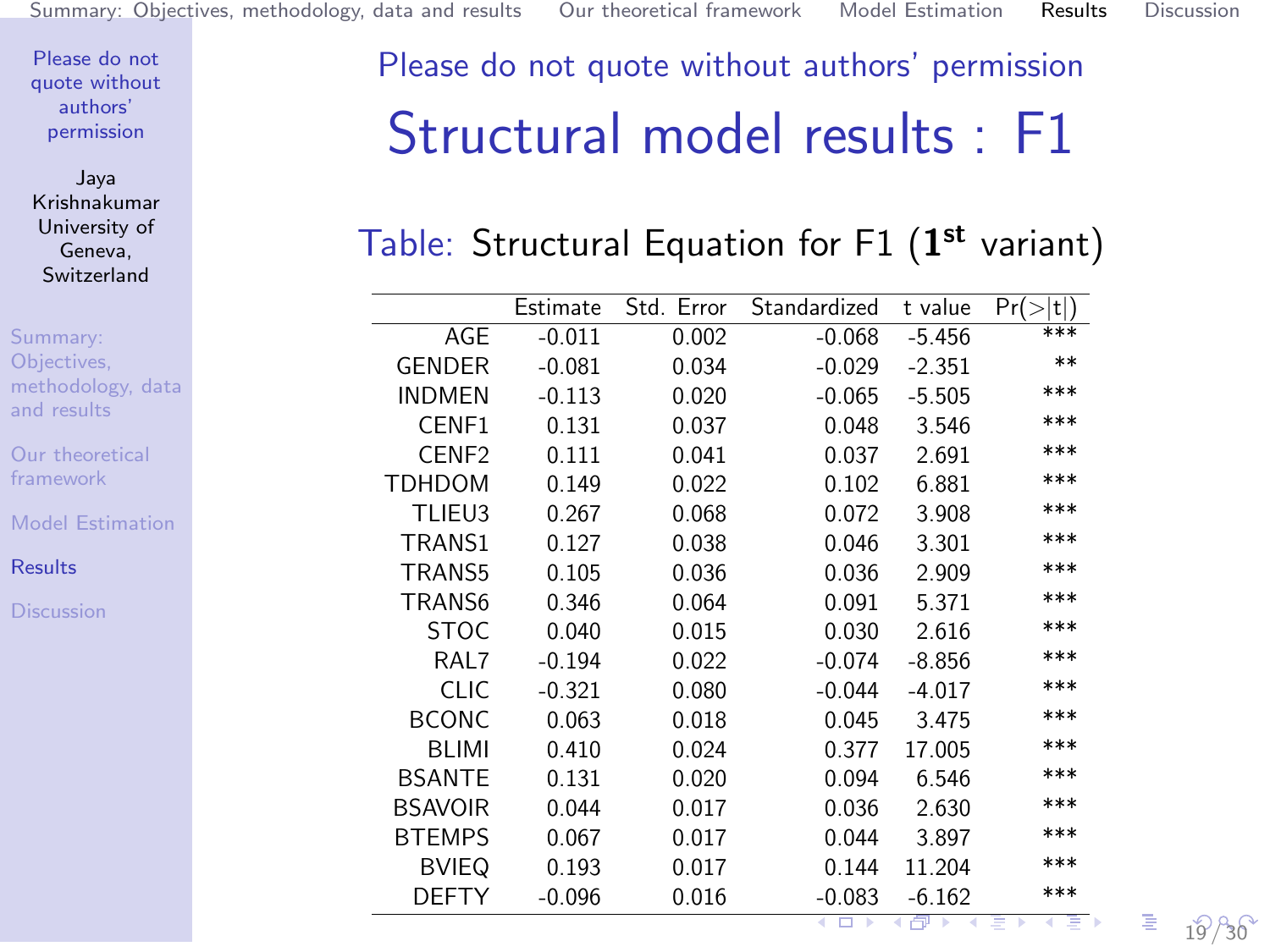Jaya Krishnakumar University of Geneva, Switzerland

Summary: Objectives, [methodology, data](#page-2-0) and results

[Our theoretical](#page-7-0) framework

[Model Estimation](#page-13-0)

[Results](#page-15-0)

## <span id="page-20-0"></span>Please do not quote without authors' permission Structural model results : Ability to perform self-care

All results are for Variant 1 (Variants 2 and 3 give similar results):

- Positive and significant coefficients for F1: Number of children alive, Moving from home, Access to shops or local services, Walking, Car, Public Transportation, Tenure, Concentrating, Limitations due to health problems, Health status, Learning, Notion of time, Problems of everyday life.
- **Negative and significant** coefficients for **F1**: Age, Gender, Household size, Personal Autonomy Benefits, Know the CLIC, Number of impairments by type.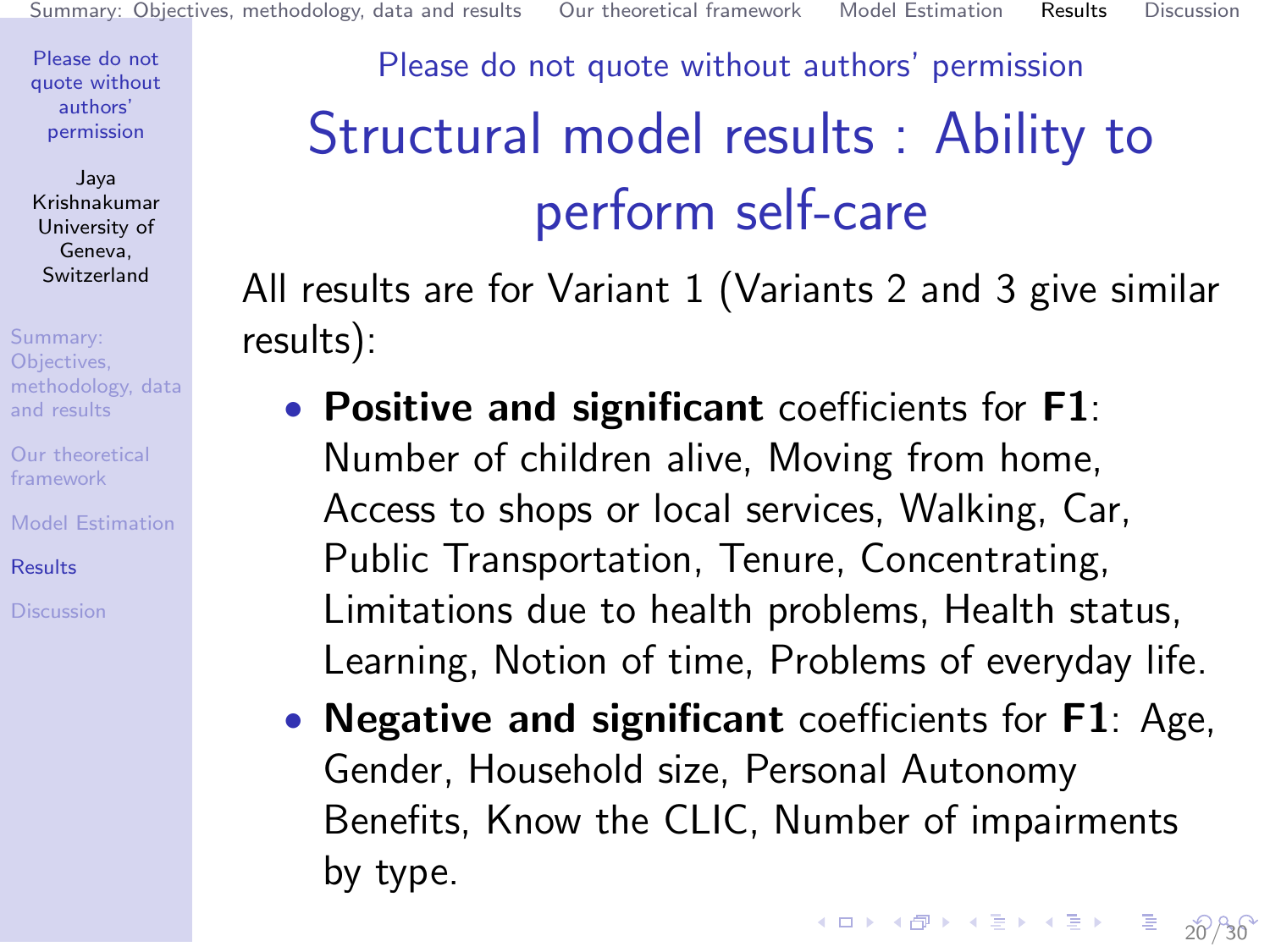Jaya Krishnakumar University of Geneva, Switzerland

Summary: Objectives, [methodology, data](#page-2-0) and results

[Our theoretical](#page-7-0) framework

[Model Estimation](#page-13-0)

[Results](#page-15-0)

# <span id="page-21-0"></span>Please do not quote without authors' permission Structural model results : Ability to participate in household activities

#### Table: Structural Equation for F2  $(1^{st}$  variant)

|                   | Estimate | Std. Error | Standardized | t value   | Pr(><br> t ) |
|-------------------|----------|------------|--------------|-----------|--------------|
| <b>AGE</b>        | $-0.021$ | 0.002      | $-0.129$     | $-12.863$ | ***          |
| <b>GENDER</b>     | 0.259    | 0.028      | 0.091        | 9.340     | ***          |
| COUPLE            | 0.122    | 0.032      | 0.043        | 3.774     | ***          |
| <b>INDMEN</b>     | $-0.041$ | 0.019      | $-0.023$     | $-2.103$  | **           |
| CENF1             | 0.167    | 0.031      | 0.060        | 5.462     | ***          |
| CENF <sub>2</sub> | 0.115    | 0.034      | 0.037        | 3.405     | ***          |
| TUU               | $-0.011$ | 0.004      | $-0.025$     | $-2.608$  | ***          |
| TDHDOM            | 0.237    | 0.018      | 0.158        | 12.902    | ***          |
| TLIEU2            | 0.165    | 0.055      | 0.044        | 2.984     | ***          |
| TLIEU3            | 0.158    | 0.061      | 0.042        | 2.592     | ***          |
| TLIEU4            | 0.093    | 0.055      | 0.024        | 1.686     | *            |
| TRANS6            | 0.113    | 0.039      | 0.029        | 2.901     | ***          |
| <b>RUC</b>        | 0.025    | 0.014      | 0.016        | 1.769     | *            |
| <b>STOC</b>       | 0.058    | 0.012      | 0.042        | 4.705     | ***          |
| RAL7              | $-0.088$ | 0.023      | $-0.033$     | $-3.869$  | ***          |
| <b>CLIC</b>       | $-0.232$ | 0.070      | $-0.031$     | $-3.322$  | ***          |
| <b>BLIMI</b>      | 0.368    | 0.016      | 0.327        | 23.346    | ***          |
| <b>BSANTE</b>     | 0.149    | 0.017      | 0.104        | 8.640     | ***          |
| <b>BSAVOIR</b>    | 0.054    | 0.013      | 0.044        | 4.190     | ***          |
| <b>BTEMPS</b>     | 0.029    | 0.015      | 0.018        | 1.927     | **           |
| <b>BVIEQ</b>      | 0.190    | 0.015      | 0.138        | 12.818    | ***          |
| <b>DEFTY</b>      | $-0.112$ | 0.013      | $-0.094$     | $-8.821$  | ***          |
|                   |          |            |              |           |              |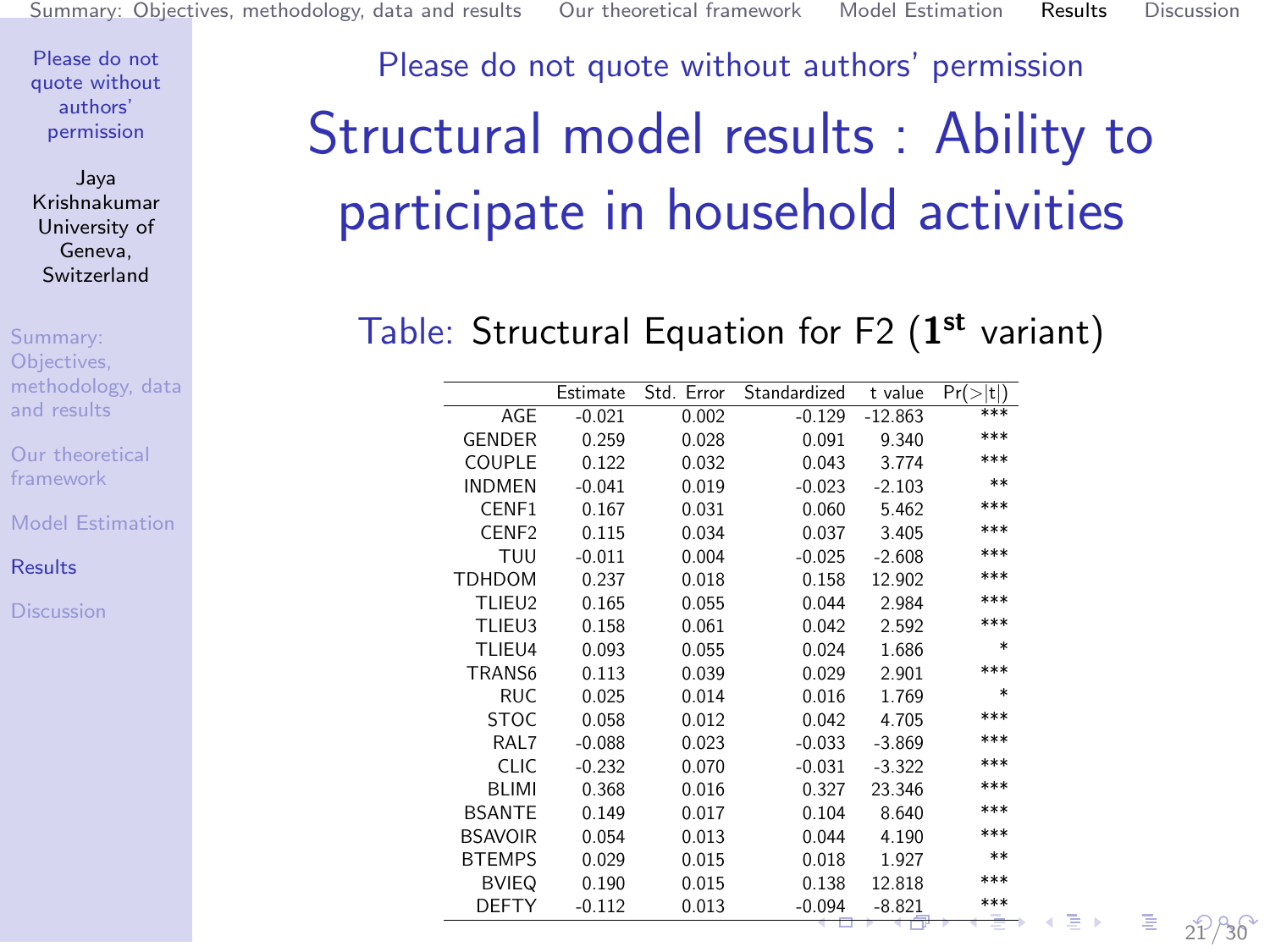Jaya Krishnakumar University of Geneva, Switzerland

Summary: Objectives, [methodology, data](#page-2-0) and results

[Our theoretical](#page-7-0) framework

[Model Estimation](#page-13-0)

[Results](#page-15-0)

<span id="page-22-0"></span>Please do not quote without authors' permission Structural model results : Ability to participate in household activities

- Positive and significant coefficients for F2: Gender, Living in couple, Number of children alive, Moving from home, Access to public services, Access to shop or local services, Access to supermarkets, Public Transportation, Equivalent income, Tenure, Limitations due to health problems, Health status, Learning, Notion of time, Problems of everyday life.
- **Negative and significant** coefficients for **F2**: Age, Household size, Size of urban area, Personal Autonomy Benefits, Know the CLIC, Number of impairments by type.

[2](#page-30-0)2 / 30

• All fit indices and  $\mathbb{R}^2$ s are good.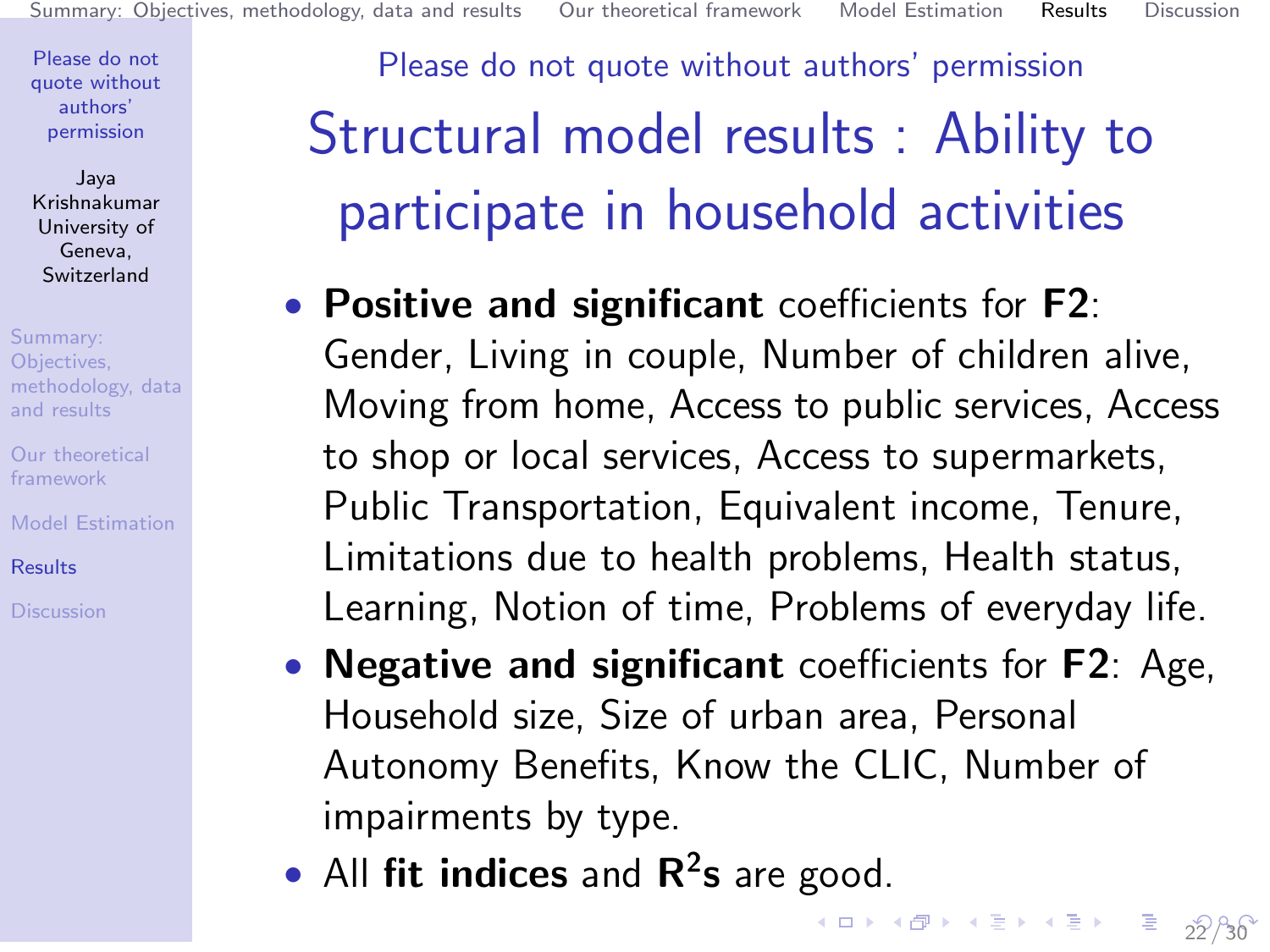Jaya Krishnakumar University of Geneva, Switzerland

Summary: Objectives, [methodology, data](#page-2-0) and results

- [Our theoretical](#page-7-0) framework
- [Model Estimation](#page-13-0)
- **[Results](#page-15-0)**

[Discussion](#page-23-0)

### <span id="page-23-0"></span>Please do not quote without authors' permission General discussion

- Age decreases F1 and F2 : 'Older' means less capable
- Gender : negative for F1 (men less able to perform self-care than women) and positive for F2 (women less 'able' in household activities).
- Household size: negative for both. More people in the household means more things to do and 'less capable' to do all.
- Number of children : increases both abilities as more help or more confident that help is readily available.
- Combining the above two results  $\Rightarrow$  help is welcome but more people living in the household is not always helpful!

4 ロ > 4 레 > 4 로 > 4 로 > - 로 - 3[2](#page-30-0) AG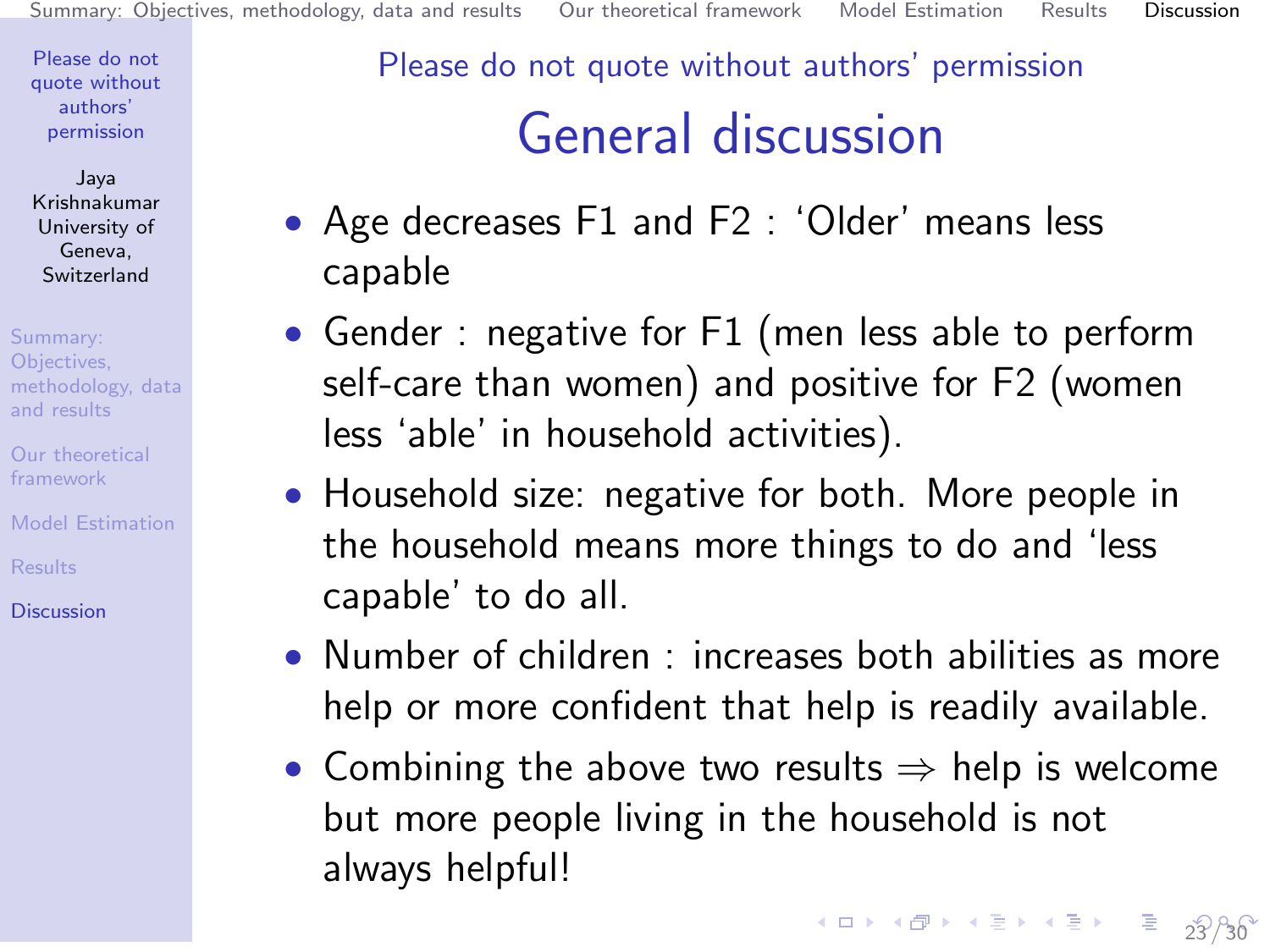Jaya Krishnakumar University of Geneva, Switzerland

Summary: Objectives, [methodology, data](#page-2-0) and results

[Our theoretical](#page-7-0) framework

[Model Estimation](#page-13-0)

**[Results](#page-15-0)** 

**[Discussion](#page-23-0)** 

#### Please do not quote without authors' permission

## General discussion

- Living in couple: better for F2 as participation in household activities is easier and probably has more value when living in couple.
- Mobility is good for both. Only public transport is significant for household activities.
- Infrastructure (access to public services, shops, local markets) enhance both capabilities, especially the second one.
- Living in a smaller urban area is good for F2 (proximity to shops etc.)
- Economic resources (equivalent income, property tenure) positive but the (standardised) coefficient is not big. So economic capital is not the most important factor for these capabilities. [2](#page-30-0)4 / 30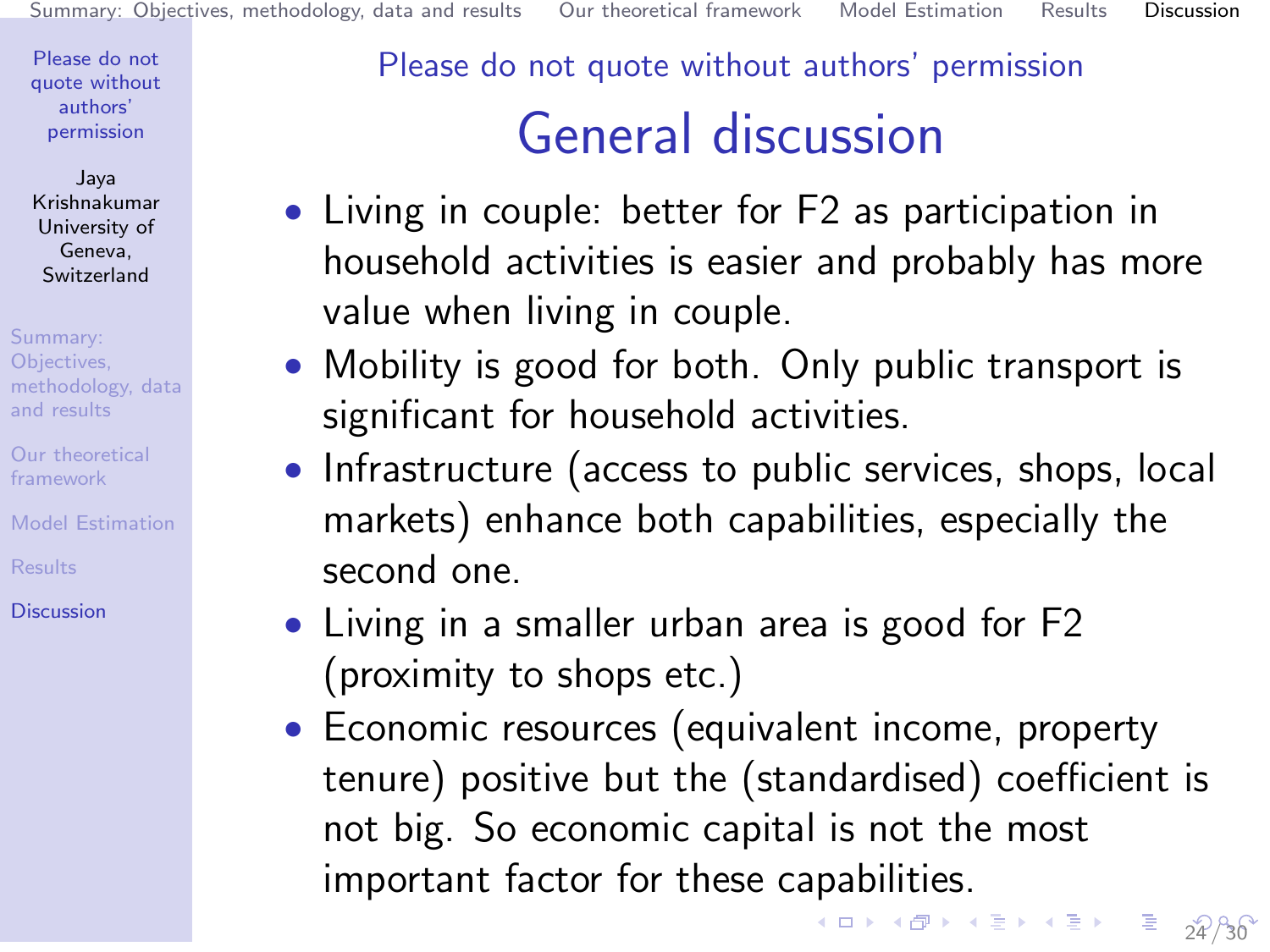Jaya Krishnakumar University of Geneva, Switzerland

Summary: Objectives, [methodology, data](#page-2-0) and results

[Our theoretical](#page-7-0) framework

[Model Estimation](#page-13-0)

**[Results](#page-15-0)** 

**[Discussion](#page-23-0)** 

## <span id="page-25-0"></span>Please do not quote without authors' permission General discussion

- Getting public allowances and knowledge of a gerontology centre have negative influences. Here it is more an association: that is people getting allowances are people with less capabilities (highly dependent people, with severe problems).
- Social status (education, occupational category) are not significant : all have similar status in our sample, so no variability
- Health status is good for both: all the health variables (concentration, physical limitations, self-reported health, learning problems, notion of time, everyday problems, impairments) have a significant impact for both F1 and F2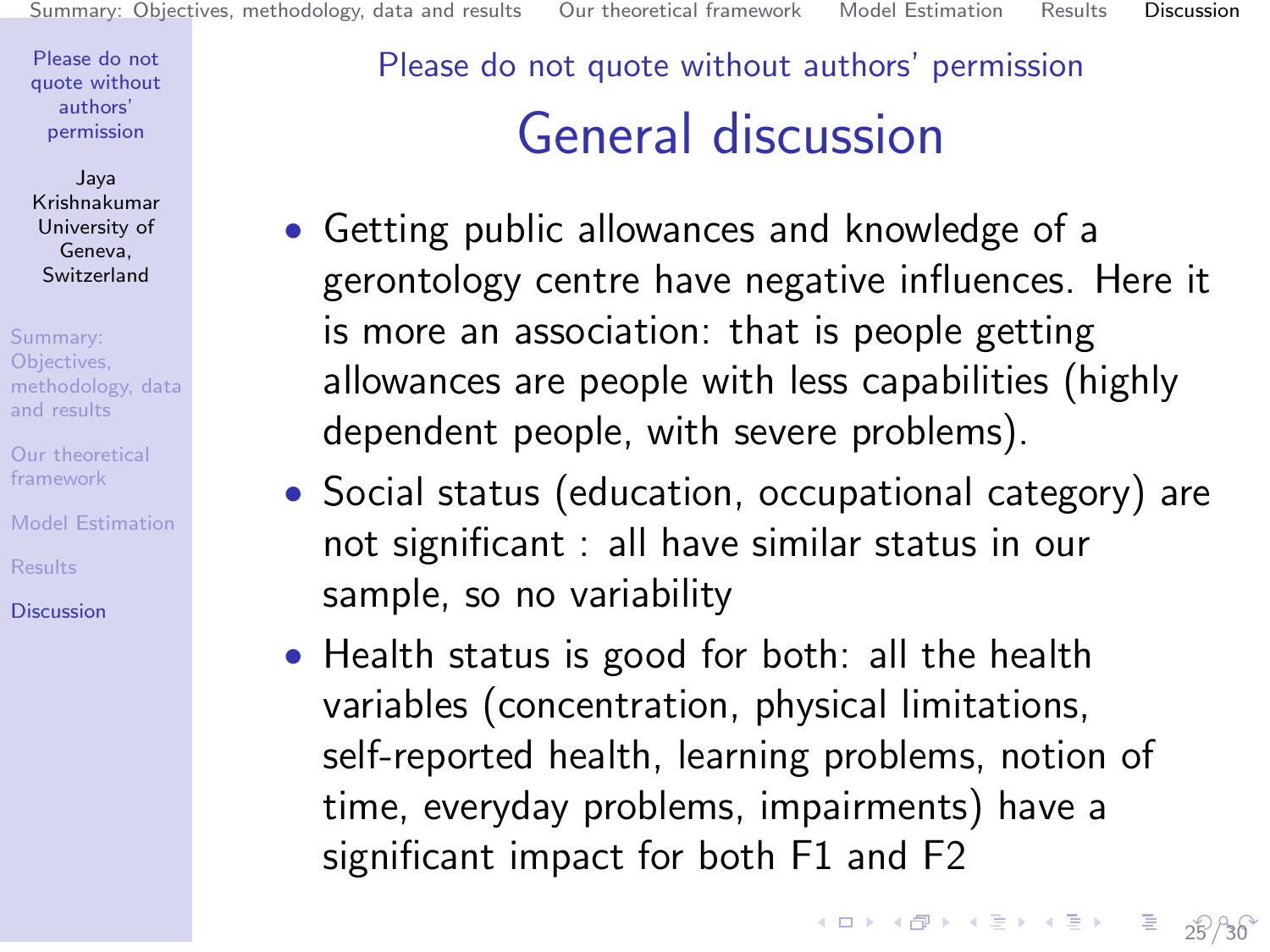Jaya Krishnakumar University of Geneva, Switzerland

Summary: Objectives, [methodology, data](#page-2-0) and results

[Our theoretical](#page-7-0) framework

[Model Estimation](#page-13-0)

**[Results](#page-15-0)** 

**[Discussion](#page-23-0)** 

Please do not quote without authors' permission

# <span id="page-26-0"></span>Differences between the two capabilities

Factors that are important for F1 but not for F2:

- Walks regularly
- Drives regularly
- Can concentrate more than 10 minutes

As mentioned earlier, a person who can walk or drive regularly should be good in self-care.

Factors that are important for F2 but not for F1:

- Living in couple
- Lives in a small urban area
- Can access public services
- Can access supermarkets
- Equivalent income

These are basically access factors and hence particularly useful for accomplishing household activiti[es](#page-23-0)[, e](#page-30-0)[x](#page-22-0)[c](#page-23-0)[ep](#page-30-0)[t](#page-0-0) [the](#page-30-0) first one which we already discus[sed](#page-25-0) [e](#page-27-0)[a](#page-25-0)[rli](#page-26-0)[e](#page-27-0)[r.](#page-22-0)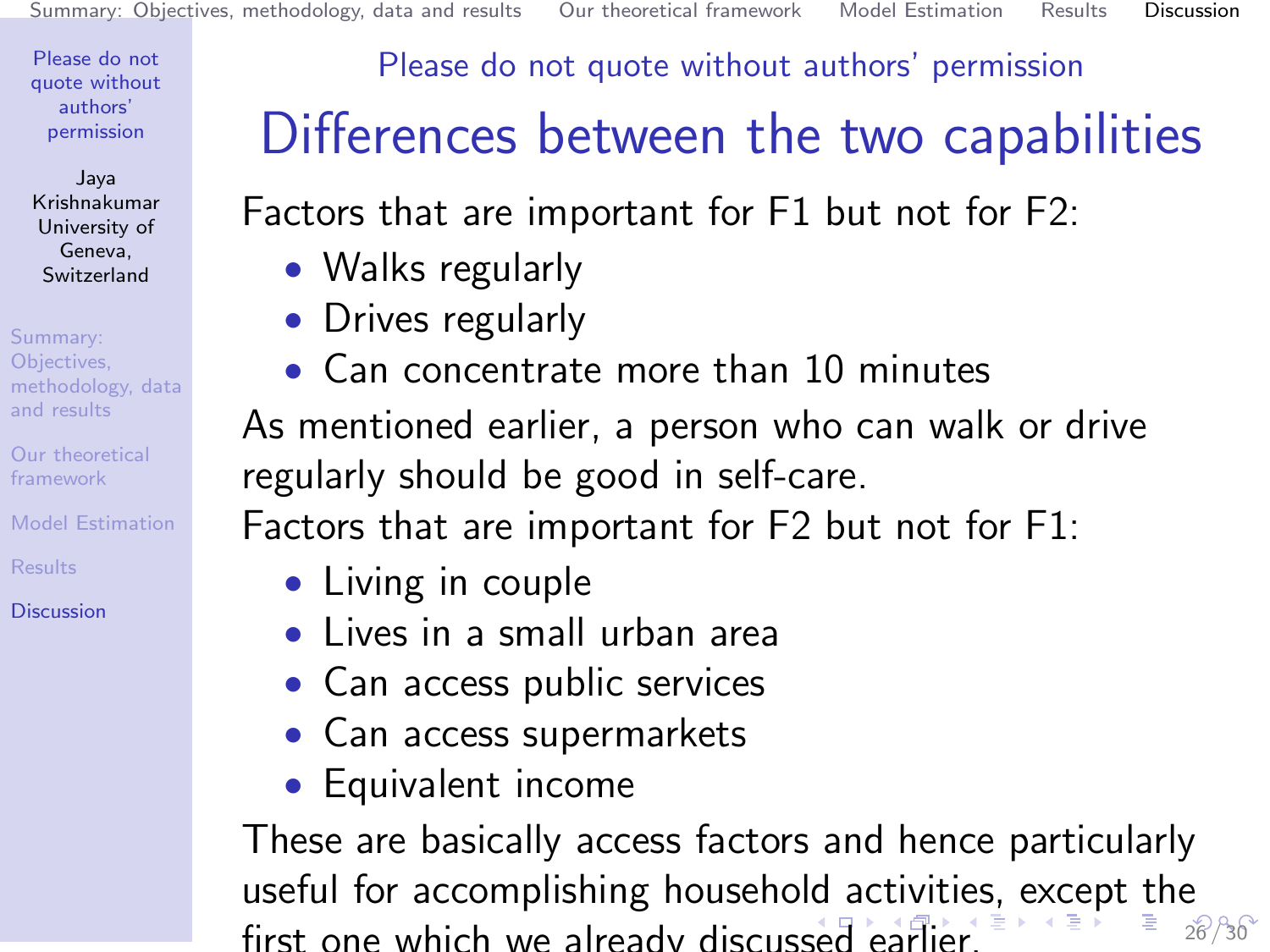Jaya Krishnakumar University of Geneva, Switzerland

Summary: Objectives, [methodology, data](#page-2-0) and results

[Our theoretical](#page-7-0) framework

[Model Estimation](#page-13-0)

[Results](#page-15-0)

[Discussion](#page-23-0)

### <span id="page-27-0"></span>Please do not quote without authors' permission Distribution of capabilities - Box plots

#### Figure: Boxplots of F1 for Non-Alzheimers and Alzheimers  $(1^{st}$  variant)



 $328$  $328$  $328$ 

€.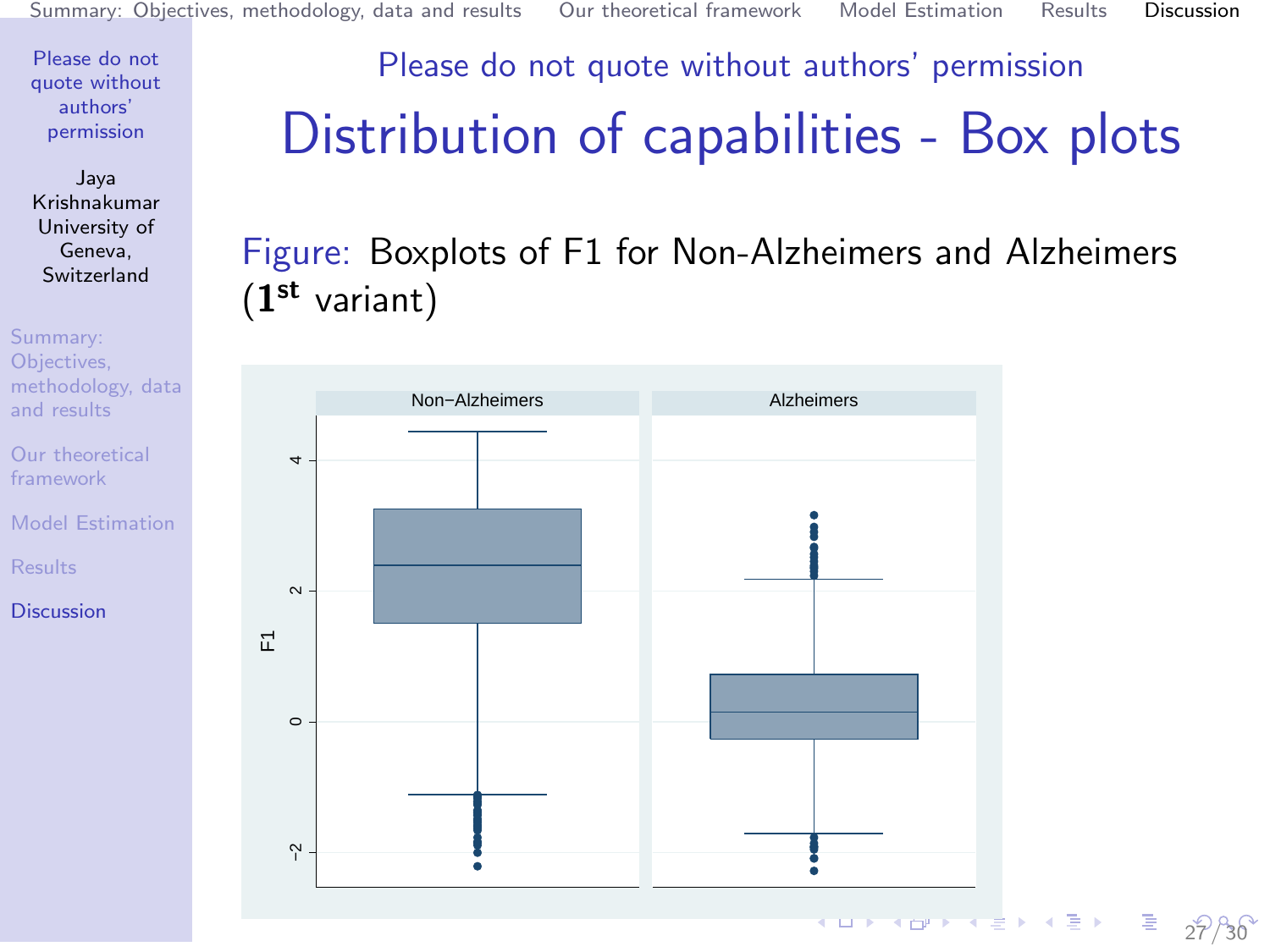Jaya Krishnakumar University of Geneva, Switzerland

Summary: Objectives, [methodology, data](#page-2-0) and results

[Our theoretical](#page-7-0) framework

[Model Estimation](#page-13-0)

**[Results](#page-15-0)** 

**[Discussion](#page-23-0)** 

Please do not quote without authors' permission

# <span id="page-28-0"></span>Comparison between ADs and non-ADs

Distribution of capabilities (Figures of box-plots)

- Range of capability values much bigger for non-ADs
- Inter-quartile range (variability) is also greater for non-ADs
- There are outliers in both groups
- Some top outliers in AD are even above the median value for non-ADs
- But even the top most outlier is below Q3
- The bottom most outliers are almost the same for both, though the AD Q1 value is much below the non-AD Q1 value.
- Similar picture for both capabilities except that there are practically no outliers for non-ADs

The Kolmogorov-Smirnov test of equality of distributions is rejected.  $\overline{a}$  and  $\overline{a}$  and  $\overline{a}$   $\overline{a}$  and  $\overline{a}$   $\overline{a}$   $\overline{a}$   $\overline{a}$   $\overline{a}$   $\overline{a}$   $\overline{a}$   $\overline{a}$   $\overline{a}$   $\overline{a}$   $\overline{a}$   $\overline{a}$   $\overline{a}$   $\overline{a}$   $\overline{a}$   $\overline{a}$   $\overline{a}$   $\overline{a}$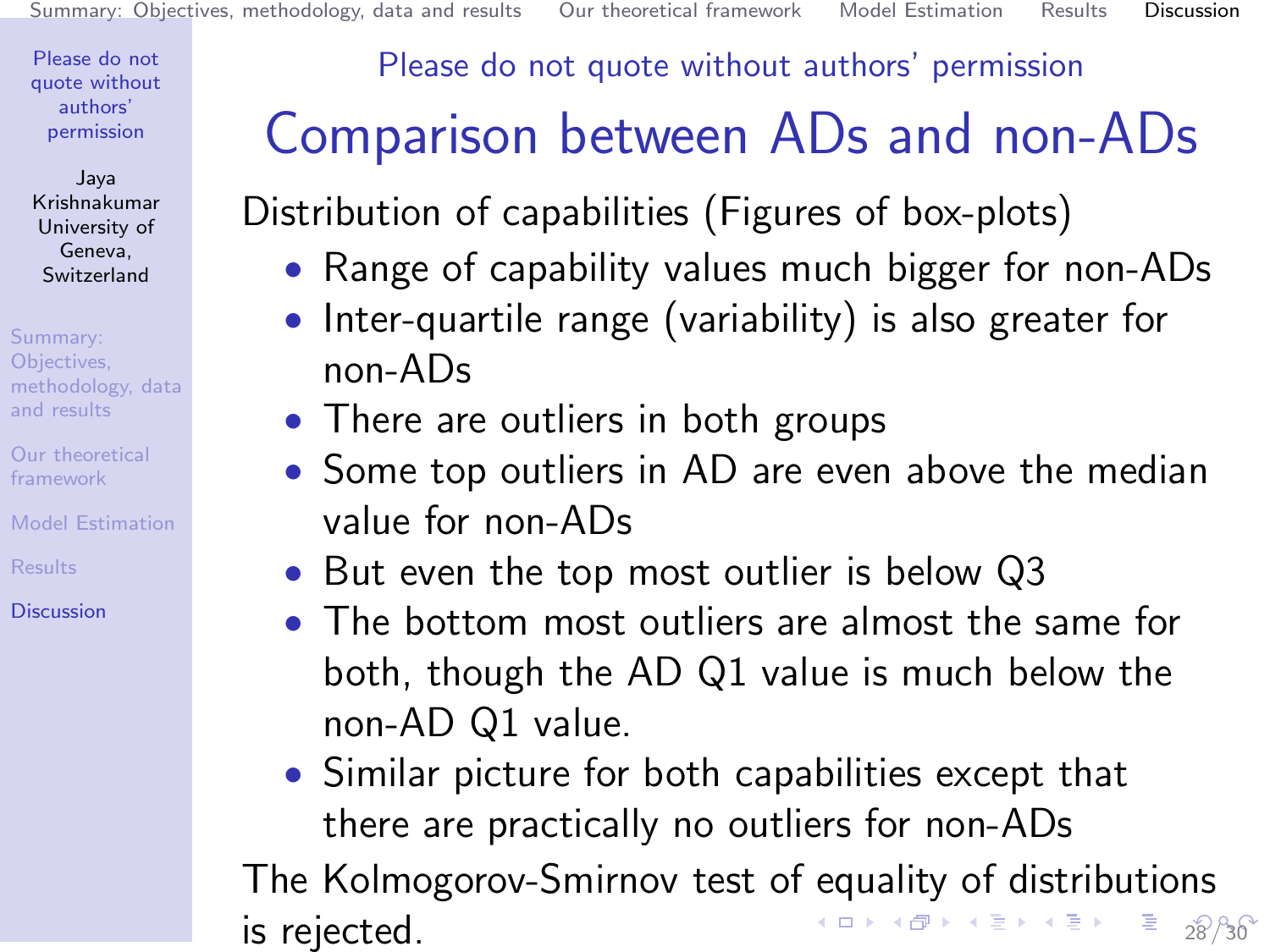Jaya Krishnakumar University of Geneva, Switzerland

Summary: Objectives, [methodology, data](#page-2-0) and results

[Our theoretical](#page-7-0) framework

[Model Estimation](#page-13-0)

[Results](#page-15-0)

[Discussion](#page-23-0)

Please do not quote without authors' permission Cumulative distributions

Figure: Cumulative distribution function of F1 for Non-Alzheimers by number of impairments by type and Alzheimers  $(1^{st}$  variant)



 $\Rightarrow$ [2](#page-30-0)9 / 30